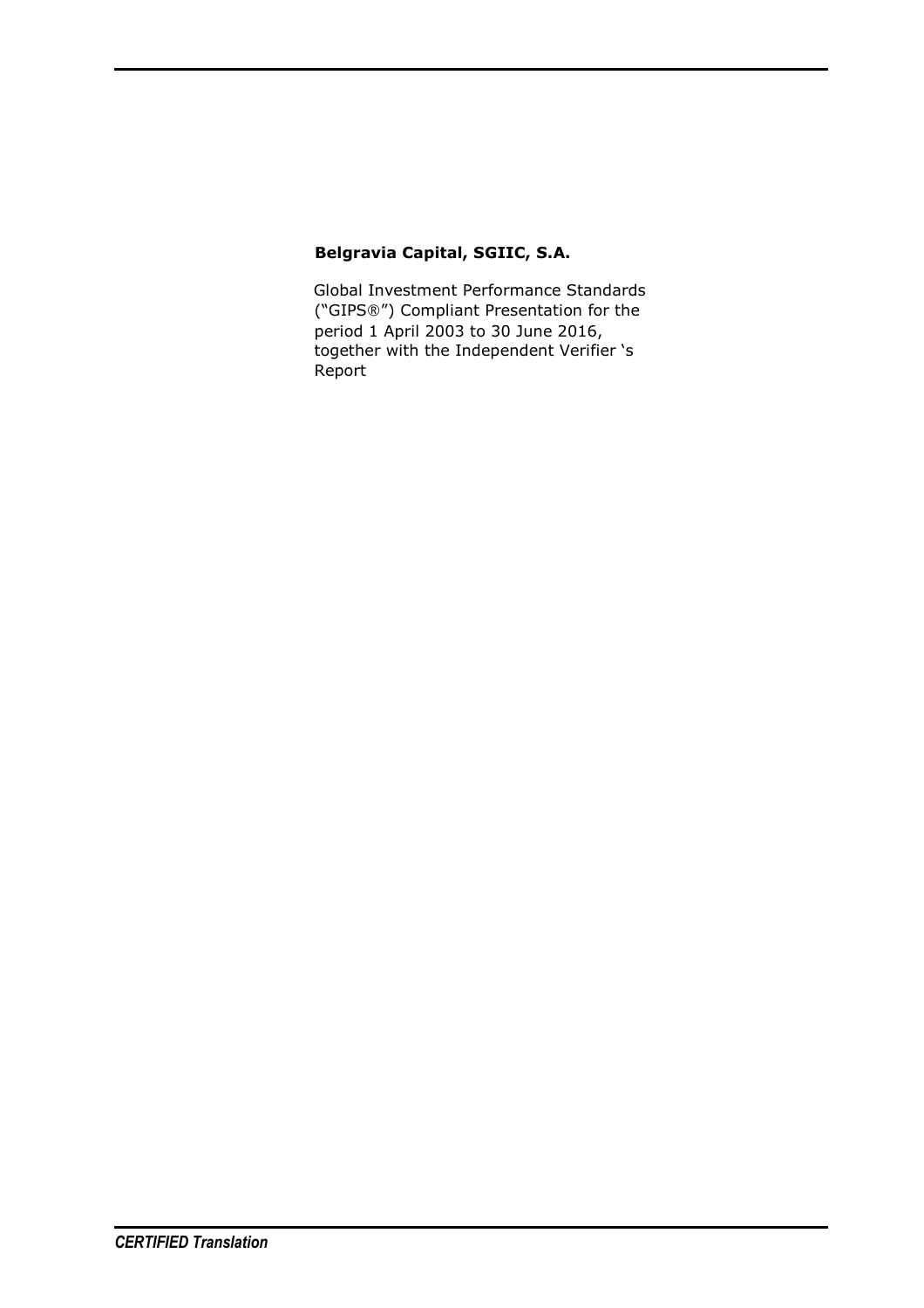# **Deloitte.**

Deloitte S.L. Plaza Pablo Ruiz Picasso, 1 Torre Picasso 28020 Madrid Spain

Tel: +34 915 14 50 00 Fax: + 34 915 14 51 80 www.deloitte.es

To the Management of Belgravia Capital, SGIIC, S.A.:

We have performed the procedures agreed with you and referred to below with respect to the independent verification, for the collective investment vehicles managed by Belgravia Capital, SGIIC, S.A. ("Belgravia" or the "Firm") during the period from commencement of Belgravia's management operations (1 April 2003) to 30 June 2016, of the adequate composite construction on a Firm-wide basis, and of the design of policies and procedures to calculate and present the investment performance in compliance with the Global Investment Performance Standards ("GIPS<sup>®</sup>") published by the CFA Institute. The Directors are responsible for the Firm's compliance with the GIPS® and for designing the policies and procedures.

Our work was carried out following generally accepted professional standards in Spain applicable to engagements to perform agreed-upon procedures based on the international standard ISRS 4400 which governs the performance of an auditor in engagements of this kind. In an engagement of this kind, it is the reader of the report who draws his or her own conclusions in the light of the objective findings reported, resulting from the application of the specific procedures defined by the Management of Belgravia for the purpose of undergoing an independent verification within the framework of the GIPS, to provide Belgravia and its existing and prospective clients with additional credibility to the claim of compliance and support the overall guiding principles of fair presentation and full disclosure of Belgravia's performance history. Furthermore, the recipient of the report is responsible for the adequacy of the procedures performed for the intended purposes. Consequently, we do not accept any responsibility whatsoever for the adequacy of the procedures applied.

Accordingly, based on your request, our work has been to apply the procedures referred to in Chapter IV ("Verification") of the GIPS® during the period from commencement of Belgravia's management operations to 30 June 2016. Applying these procedures requires understanding the Firm, its policies and procedures and the criteria for valuing and calculating performance during the period from commencement of Belgravia's management operations (1 April 2003) to 30 June 2016, obtaining sample-based evidence of the adequacy and effectiveness of those policies, procedures and criteria under the GIPS® and reviewing the documentation we have been provided with. In addition, we have obtained from the Management of Belgravia a representation letter with respect to the information to which our agreed-upon procedures have been applied.

After applying the agreed-upon procedures referred to above, we have found no exceptions showing that the Firm has not:

- Complied with all the composite construction requirements of the Global Investment Performance Standards on a Firm-wide basis.
- Designed its policies and procedures to calculate and present the investment results in compliance with the requirements of the Global Investment Performance Standards.

Deloitte S.L. Entered in the Companies Register of Madrid, volume 13,650, section 8, folio 188, sheet M-54414, entry 96. VAT No. B-79104469 Registered office: Plaza Pablo Ruiz Picasso, 1, Torre Picasso, 28020 Madrid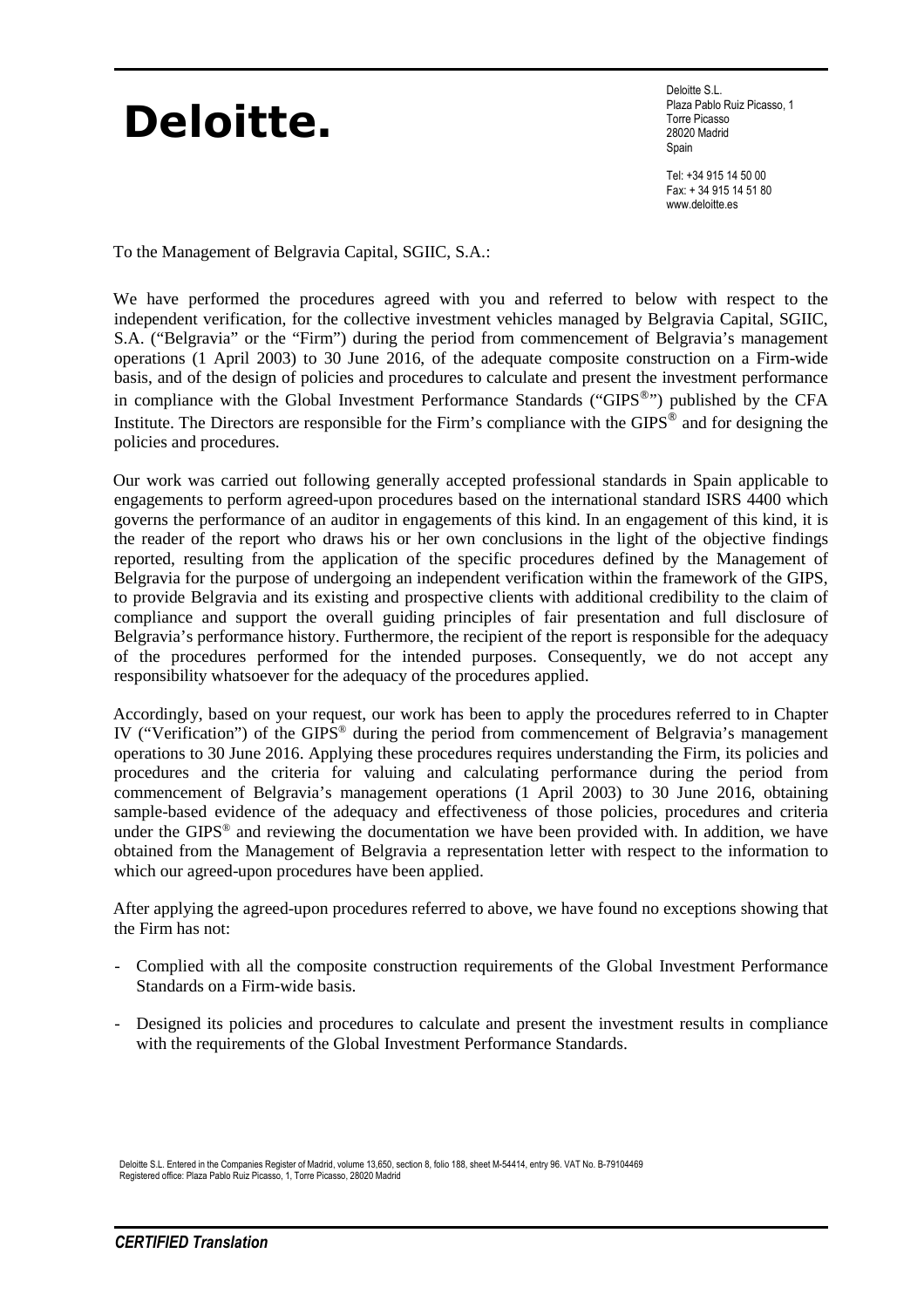Because the procedures described constitute neither an audit nor a review performed in accordance with Technical Auditing Standards, we do not express an opinion on the information to which our agreedupon procedures have been applied. Had additional procedures been performed, other matters might have come to our attention that we would have reported to you.

Our report of agreed-upon procedures is issued for the above purpose only and for your information and is not to be used for any other purpose. We do not accept any liability or responsibility whatsoever to any third parties other than to the recipients of this report.

This report refers to the information to which the procedures defined for the purposes of compliance with the GIPS<sup>®</sup> have been applied only and not to each of the composites considered individually or to the financial statements of Belgravia considered as a whole; furthermore, we do not express any opinion as to the quality of the results obtained in managing the vehicles contained in the composites. Our engagement is based on historical information of the Firm and does not refer to the future projection that might be made of any information or conclusion.

DELOITTE, S.L.

[illegible signature] Antonio Ríos Cid

29 November 2016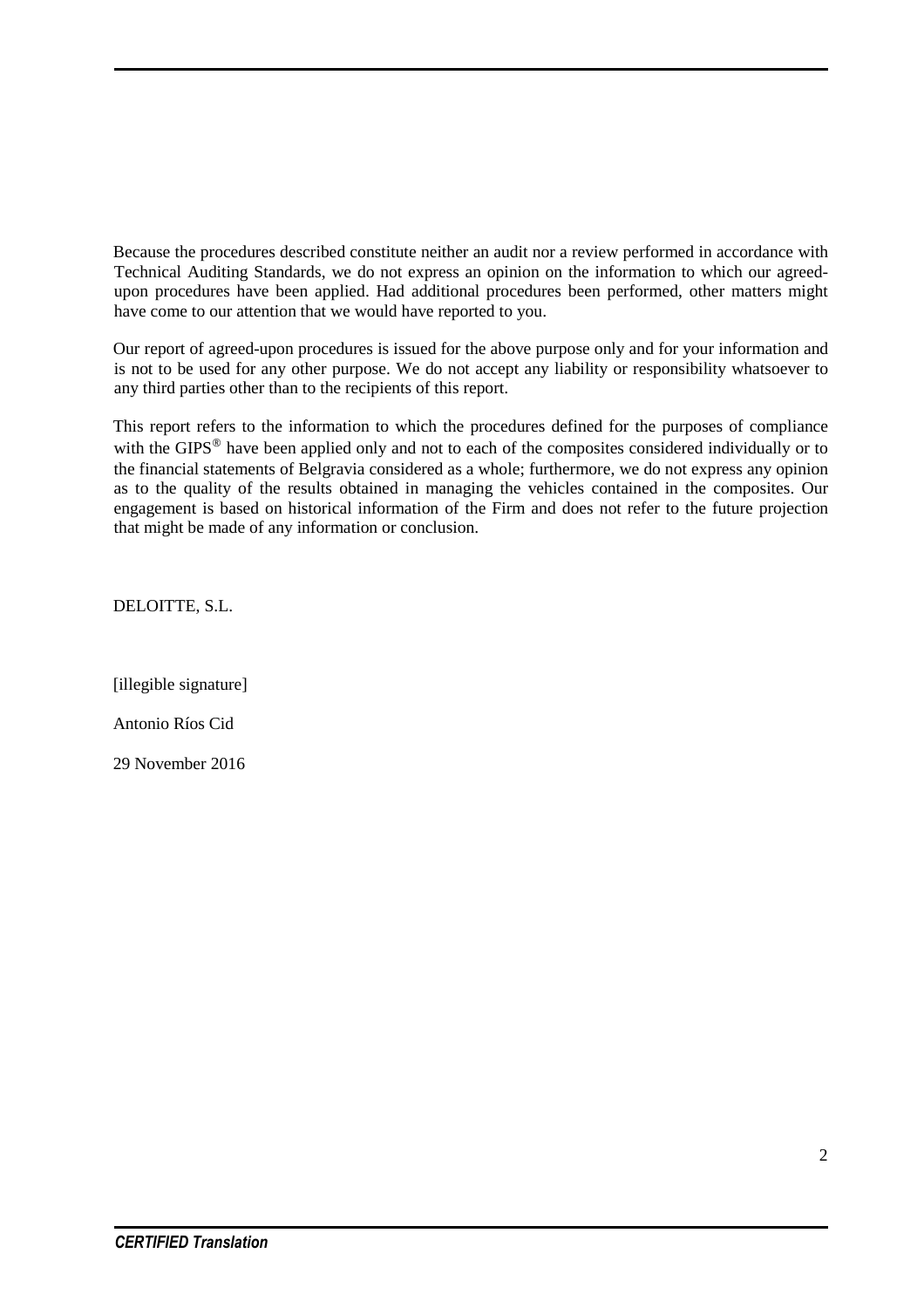

#### **NOTES TO THE GLOBAL INVESTMENT PERFORMANCE STANDARDS COMPLIANT PRESENTATION**

#### **I. BELGRAVIA CAPITAL, SGIIC, S.A.**

The Firm, defined for the purposes of the Global Investment Performance Standards (hereinafter, "GIPS®") issued by the CFA Institute, solely and exclusively consists of Belgravia Capital, SGIIC, S.A. (hereinafter, "the Firm"). Its main objects are asset management, management of Undertakings for Collective Investment ("UCIs") and the sale of shares or units in Undertakings for Collective Investment.

The Company is registered under number 196 in the Administrative Register of Undertakings for Collective Investment Management Companies of the National Securities Market Commission.

As of 30 June 2016, the Company altogether managed 4 Undertakings for Collective Investment (Belgravia Epsilon, F.I.; Belgravia Beta, S.I.C.A.V., S.A.; Belgravia Delta, S.I.C.A.V., S.A. and Belgravia Balboa, F.I.) and sub-managed Auriga Investors – Belgravia Lynx, an Auriga Investors S.I.C.A.V. compartment, based in Luxembourg.

The operations of Belgravia Capital, SGIIC, S.A. are subject to the provisions of Undertakings for Collective Investment Act 35/2003, 4 November, considering the latest amendments made by Act 22/2014, 12 November, and to the provisions of Royal Decree 1082/2012, 13 July, as subsequently amended (Royal Decree 83/2015, 13 February, and Royal Decree 877/2015, 2 October, both amending Royal Decree 1082/2012), implementing that Act, and all other applicable laws.

#### **II. COMPOSITES MANAGED BY BELGRAVIA CAPITAL, SGIIC, S.A.**

A description is provided below of the two composites defined by the Firm (Total return and Market neutral) which include all Undertakings for Collective Investment and compartments managed by Belgravia (see section I above).

All UCIs and compartments making up each composite follow the same investment strategy.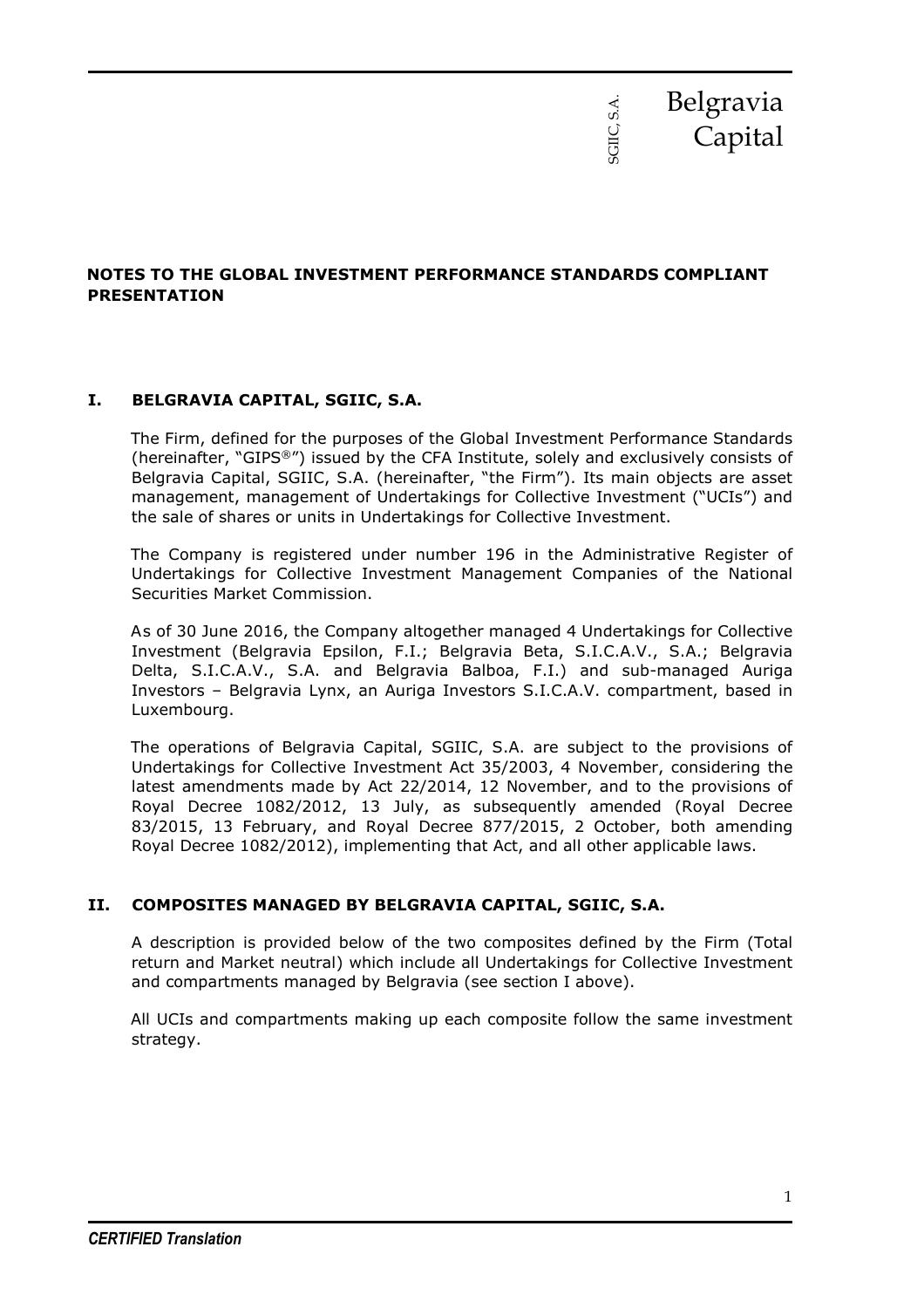

The following are the composites defined by the Firm:

#### *1. TOTAL RETURN:*

The Total Return composite is comprised of the UCIs Belgravia Beta, S.I.C.A.V., S.A. and Belgravia Epsilon, F.I. (both being Spanish UCIs) and the sub-fund Auriga Investors Belgravia Lynx, an Auriga Investors S.I.C.A.V. compartment (based in Luxembourg and registered in the CNMV under number 820 as a foreign UCI).

The composite's investment universe is mainly actively managed pan-European equities, targeting a non-guaranteed positive annual return, seeking to outperform the reward-to-risk ratio of European equities.

Management is flexible and active in order to generate positive returns irrespective of the prevailing market conditions, and market exposure could therefore vary significantly at any time. The strategy allows derivatives to be used exclusively to hedge against the market risk.

The management process focusses on a fundamental analysis of companies, and securities selection is the most important element in performance attribution.

The investment style is eclectic but is not predetermined by sector, capitalisation or currency, the maximum concentration limits being 40% both by country and by sector or by currencies other than the Euro.

#### *2. MARKET NEUTRAL:*

The Market Neutral composite is comprised of the UCIs Belgravia Delta, S.I.C.A.V., S.A. and Belgravia Balboa, F.I. (both being Spanish UCIs).

The composite's investment universe is mainly actively managed pan-European equities, targeting a non-guaranteed positive return of 4% to 6% per annum in any market environment (bullish/bearish), with "market neutral" strategies on equities that seek to minimise the systemic market risk by hedging with derivatives.

The management process focusses on a fundamental analysis of companies, securities selection being the most important element in performance attribution.

The investment style is eclectic but is not predetermined by the investment grade of the spot portfolio, sector, capitalisation or currency, the maximum concentration limits being 40% both by country and by sector or by currencies other than the Euro.

Achieving the target return based on the "equity market neutral" strategy depends on a proper securities selection in order for the share portfolio return to outperform the return of the European equities index used to hedge against the market risk. The target return of 4% to 6% per annum should be construed as a multi-year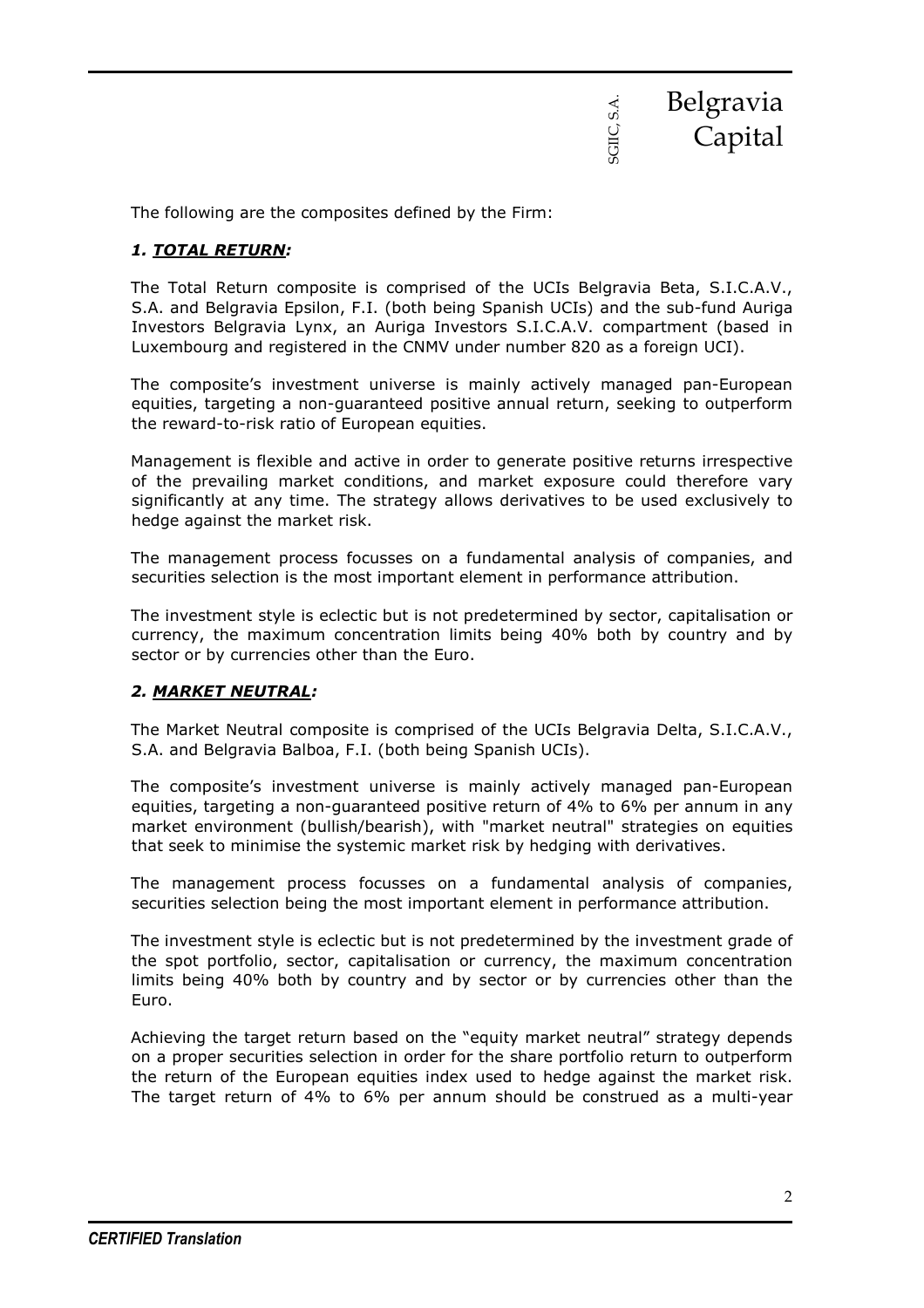

average unrelated to the market environment, for a year's return can be above or below the annual target return.

#### **III. ANALYSIS OF THE TOTAL ASSETS UNDER MANAGEMENT**

The following is an analysis of the total assets managed by the Firm (in Euros) and for each of its composites at the end of each period:

|                                              |               |               |               | <b>ASSETS UNDER MANAGEMENT (EUR)</b> |                |               |               |
|----------------------------------------------|---------------|---------------|---------------|--------------------------------------|----------------|---------------|---------------|
| <b>COMPOSITE</b>                             | 31/12/2003    | 31/12/2004    | 31/12/2005    | 31/12/2006                           | 31/12/2007     | 31/12/2008    | 31/12/2009    |
| <b>TOTAL RETURN</b>                          | 26,591,412.57 | 39,127,947.31 | 82,676,112.41 | 128,948,772.40                       | 137,176,658.59 | 75,747,657.93 | 82,472,134.26 |
| <b>MARKET NEUTRAL</b>                        | 6,456,932.25  | 5,045,084.13  | 6,282,236.04  | 16,227,660.84                        | 12,861,909.82  | 5,568,453.61  | 5,906,680.63  |
| TOTAL ASSET <u>S IN</u><br><b>COMPOSITES</b> | 33,048,344.82 | 44,173,031.44 | 88,958,348.45 | 145,176,433.24                       | 150,038,568.41 | 81,316,111.54 | 88,378,814.89 |

|                                             |                |                | <b>ASSETS UNDER MANAGEMENT (EUR)</b> |                |                |                |                |
|---------------------------------------------|----------------|----------------|--------------------------------------|----------------|----------------|----------------|----------------|
| <b>COMPOSITE</b>                            | 31/12/2010     | 31/12/2011     | 31/12/2012                           | 31/12/2013     | 31/12/2014     | 31/12/2015     | 30/06/2016     |
| <b>TOTAL RETURN</b>                         | 147,277,991.50 | 97,629,974.50  | 76,514,734.90                        | 93,708,323.95  | 129,656,916.58 | 287,358,768.16 | 359,282,430.98 |
| <b>MARKET NEUTRAL</b>                       | 8,713,358.04   | 7,821,496.06   | 7,049,577.98                         | 8,052,423.01   | 8,020,295.11   | 15,243,966.66  | 27,778,840.48  |
| <b>TOTAL ASSETS IN</b><br><b>COMPOSITES</b> | 155,991,349.54 | 105,451,470.56 | 83,564,312.88                        | 101,760,746.96 | 137,677,211.69 | 302,602,734.82 | 387,061,271.46 |

#### **IV. RETURN CALCULATION METHODOLOGY**

The returns have been obtained in accordance with the GIPS® standards issued by the CFA Institute. Details are provided for the periods 1 April 2003 (date of commencement of Belgravia's management operations) to 30 June 2016. The Firm applies a calculation formula for daily return rates based on the criteria described below:

#### Daily return

- − The daily return for each investment vehicle is calculated as the percentage change in the day's closing net asset value compared to the previous day's net asset value, calculated in both cases in accordance with the policies and criteria contained in National Securities Market Commission Circular 3/2008, 11 September, on accounting rules, annual accounts and statements of confidential information of undertakings for collective investment. Subscriptions and redemptions are made after the daily valuation of the vehicle.
- − The total assets of each vehicle are the assets calculated in accordance with the policies and criteria contained in National Securities Market Commission Circular 3/2008, 11 September, on accounting rules, annual accounts and statements of confidential information of undertakings for collective investment.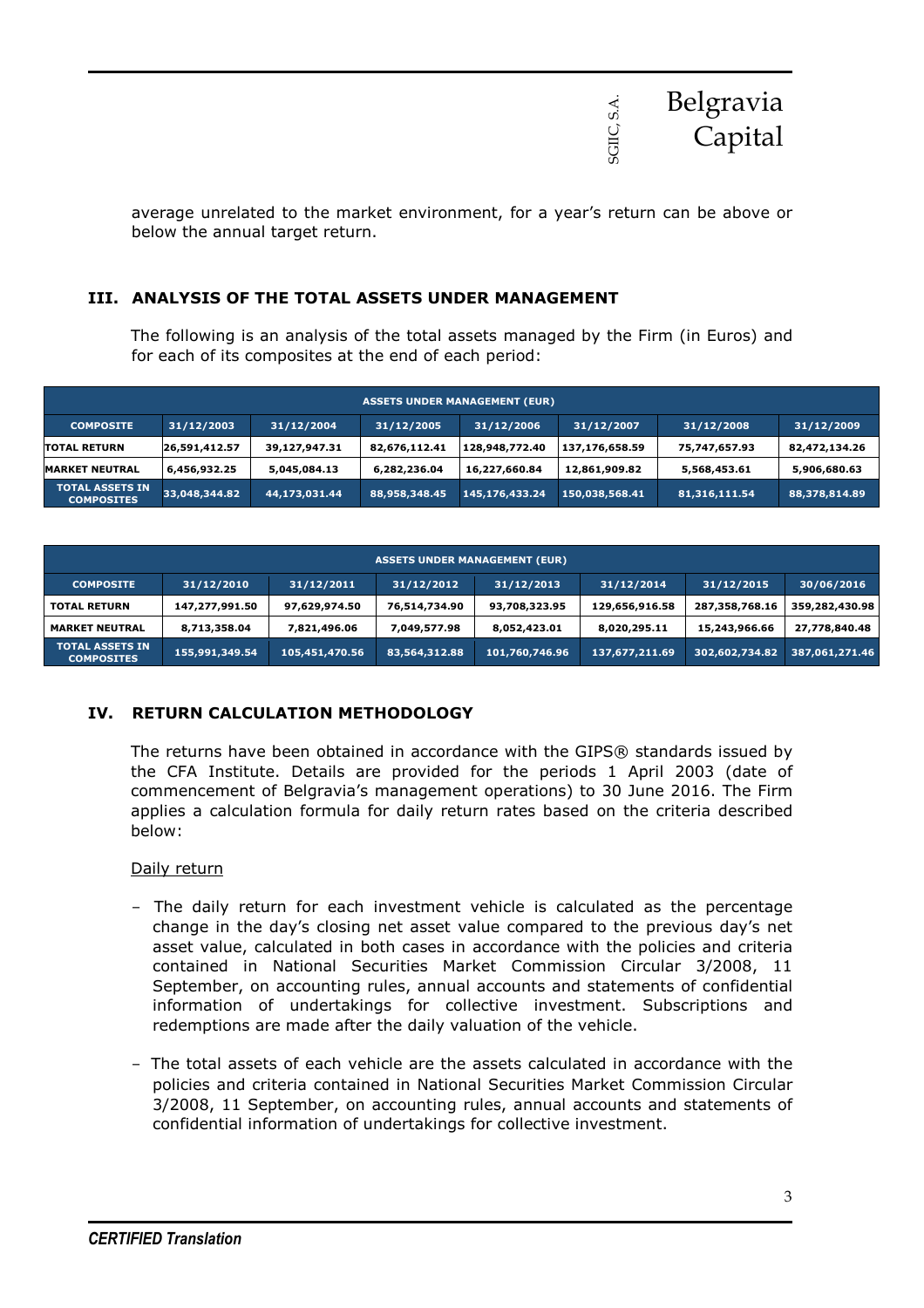

- − In calculating the daily market value of the investments of each vehicle, regard has been had to the realisable value as of the reference date of the asset, in accordance with the valuation criteria contained in the aforementioned Circular 3/2008, which are generally accepted market criteria.
- − The daily return of the composite is calculated by weighting the daily returns of the vehicles making up each composite, weighting according to the assets at the close of the previous year.

#### Monthly return:

The monthly return is obtained based on the daily return rate of the composite by time-weighting those daily returns.

#### Quarterly return:

The quarterly return is obtained based on the daily return rate of the composite by time-weighting those daily returns.

#### Annual return:

The annual return is obtained based on the daily return rate of the composite by time-weighting those daily returns.

#### Equally weighted average return

This is calculated as the simple (unweighted) average of the individual returns of each of the vehicles making up a given composite.

#### Cumulative return for the period 1 April 2003 to 30 June 2016:

This return is the result of time-weighting the daily returns for all days comprised in that period, calculated in accordance with the procedure described above.

Additionally, the following GIPS® standards are taken into account in calculating the returns:

- − The performance of each of the composite UCIs is used to obtain the composite's overall performance (See ANNEX I). Said Annex I includes information for each composite and then individually for each investment vehicle.
- − In accordance with the criteria contained in the aforementioned Circular 3/2008, trade-date accounting is used for security purchases and sales. UCI income and expenses are booked according to their actual flows, irrespective of the time of receipt or payment. Daily accrual accounting is used for the aforementioned income and expenses. Additionally, the currency exchange rates applied for portfolio valuation are the exchange rates published by the European Central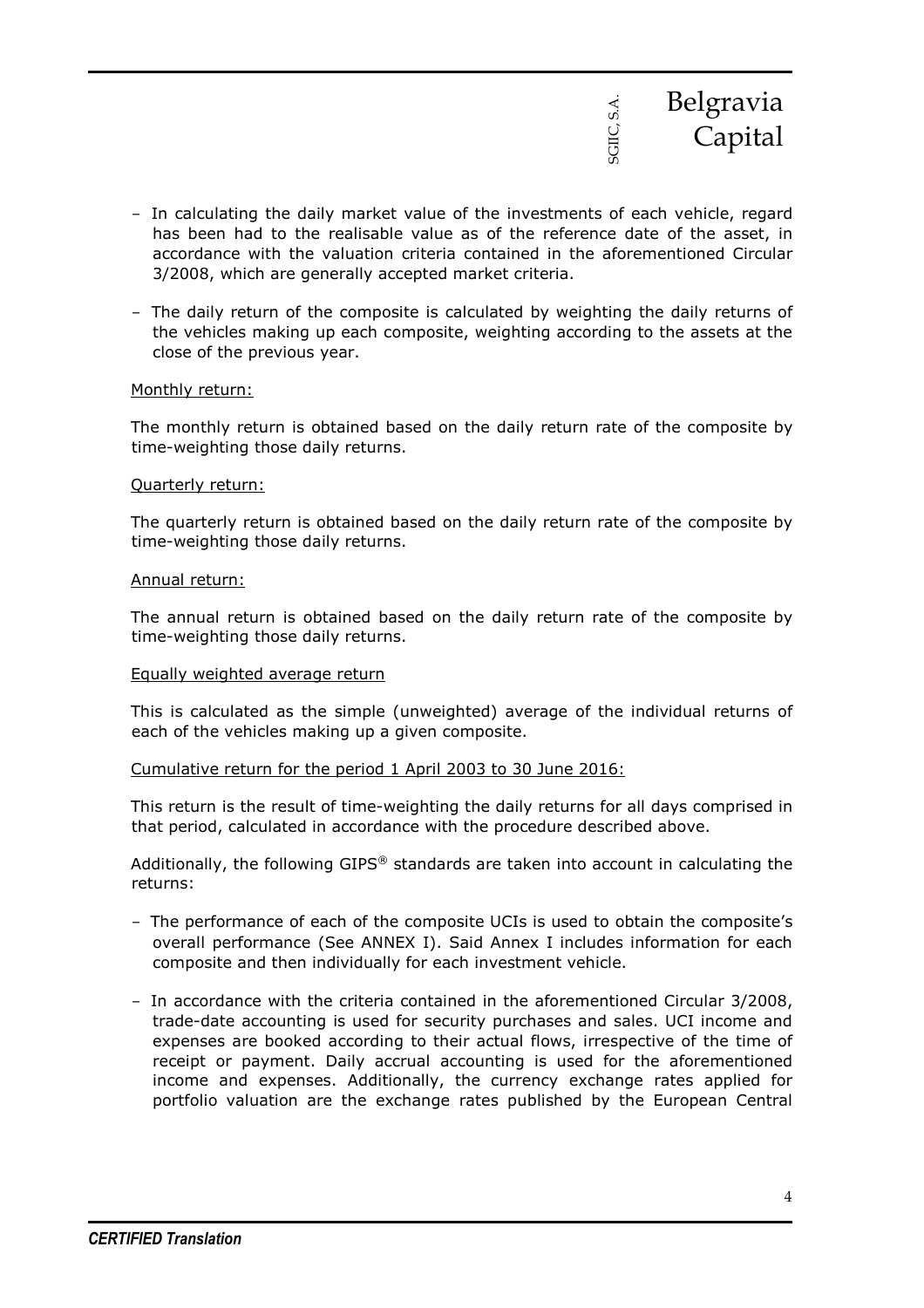

Bank. In calculating the net asset value, purchase and sale trading costs and non-reclaimable withholding taxes are recorded.

- − Given the tax laws applicable to UCIs, these are subject to Income Tax at a tax rate of 1%.
- − Newly created UCIs are included in calculating composite performance on the first full day on which those UCI investments are adapted to the composite's defined investment strategy.
- − UCI performance before fees and expenses has been calculated deducting (fixed and success) management and custody fees, and the relevant tax effect.

The investment performance of all the composites managed by the Firm, along with their appropriate compilation and verification reports, are available to clients on request.

#### **V. BENCHMARKS**

#### *1. TOTAL RETURN:*

The investment objectives of the composite's UCIs are aimed at attaining positive returns in both bullish and bearish markets, based on risk or volatility metrics below those of the equity markets. Therefore, the prospectuses for these UCIs do not specify a benchmark, but a non-guaranteed target return (see section II above).

Accordingly, it has not been considered useful to compare the performance of the composite to that of a given index. That is why this Global Investment Performance Standards compliant performance presentation has included no benchmarks.

#### *2. MARKET NEUTRAL:*

The investment objectives of the composite's UCIs are aimed at attaining positive returns in both bullish and bearish markets, based on low risk or volatility metrics that seek to minimise the systemic equity market risk by hedging with derivatives. Therefore, the prospectuses for these UCIs do not specify a benchmark, but a nonguaranteed target return (see section II above) with market neutral strategy.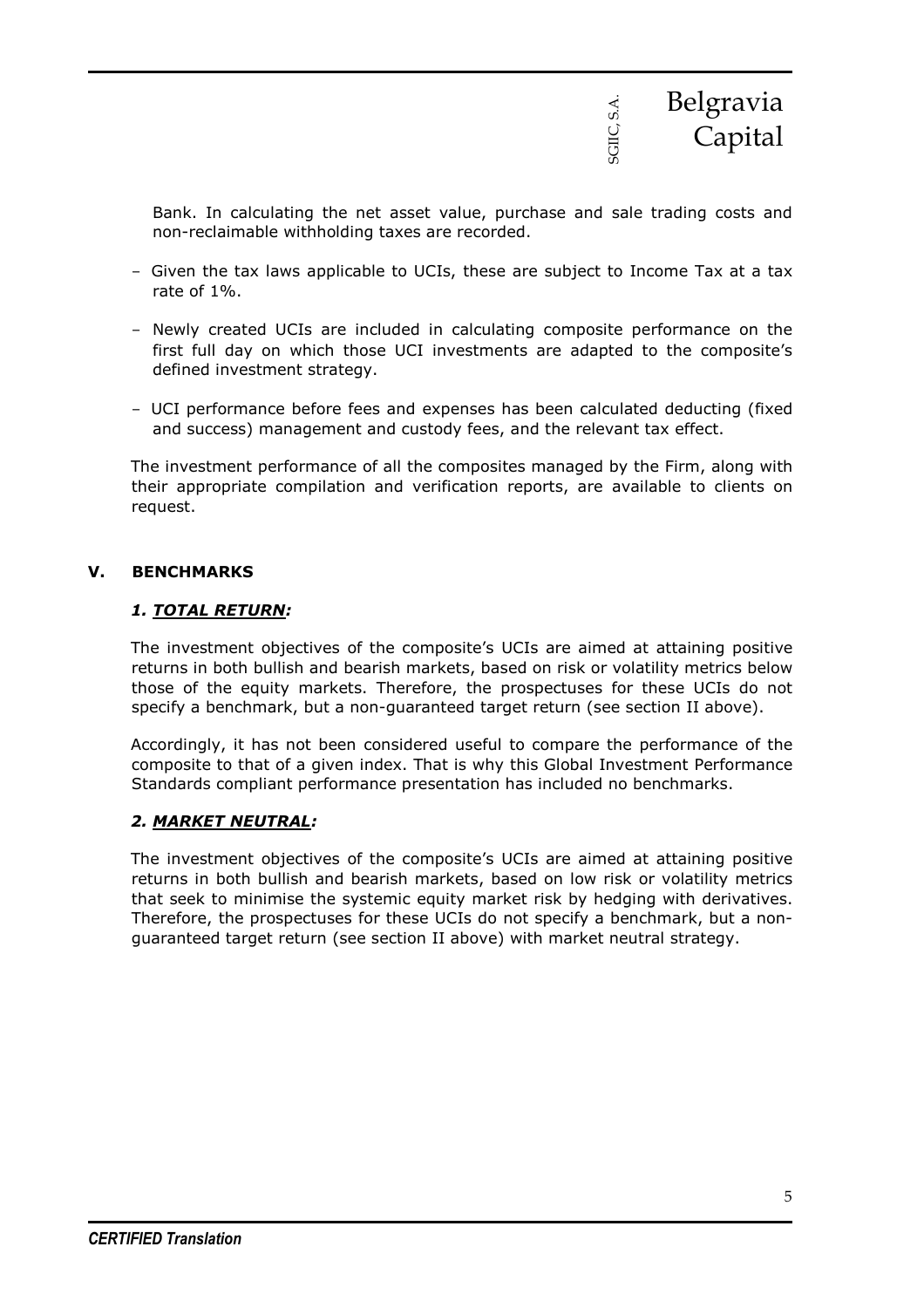

Accordingly, it has not been considered useful to compare the performance of the composite to that of a given index. That is why this Global Investment Performance Standards compliant performance presentation has included no benchmarks.

#### **VI. VOLATILITY AND SHARPE RATIO**

The composite's volatility is calculated as the three-year annualised ex-post standard deviation of the monthly returns, taking in calculating the same the performance of the preceding two years and the performance of the year in which the standard deviation is calculated. That is why this figure is only provided for periods in which there are two previous years with which that three-year ex-post volatility can be calculated.

The Sharpe ratio, defined as a measure for calculating the risk-adjusted return, is calculated as the ratio of the difference of the three-year annualised ex-post average return after fees and expenses of the composite to the three-year annualised ex-post average return of the risk-free asset (return of the German 3 month bond) between the three-year annualised ex-post standard deviation of the monthly returns.

The return of the risk-free asset is calculated by time-weighting the daily returns of the German 3-month bond.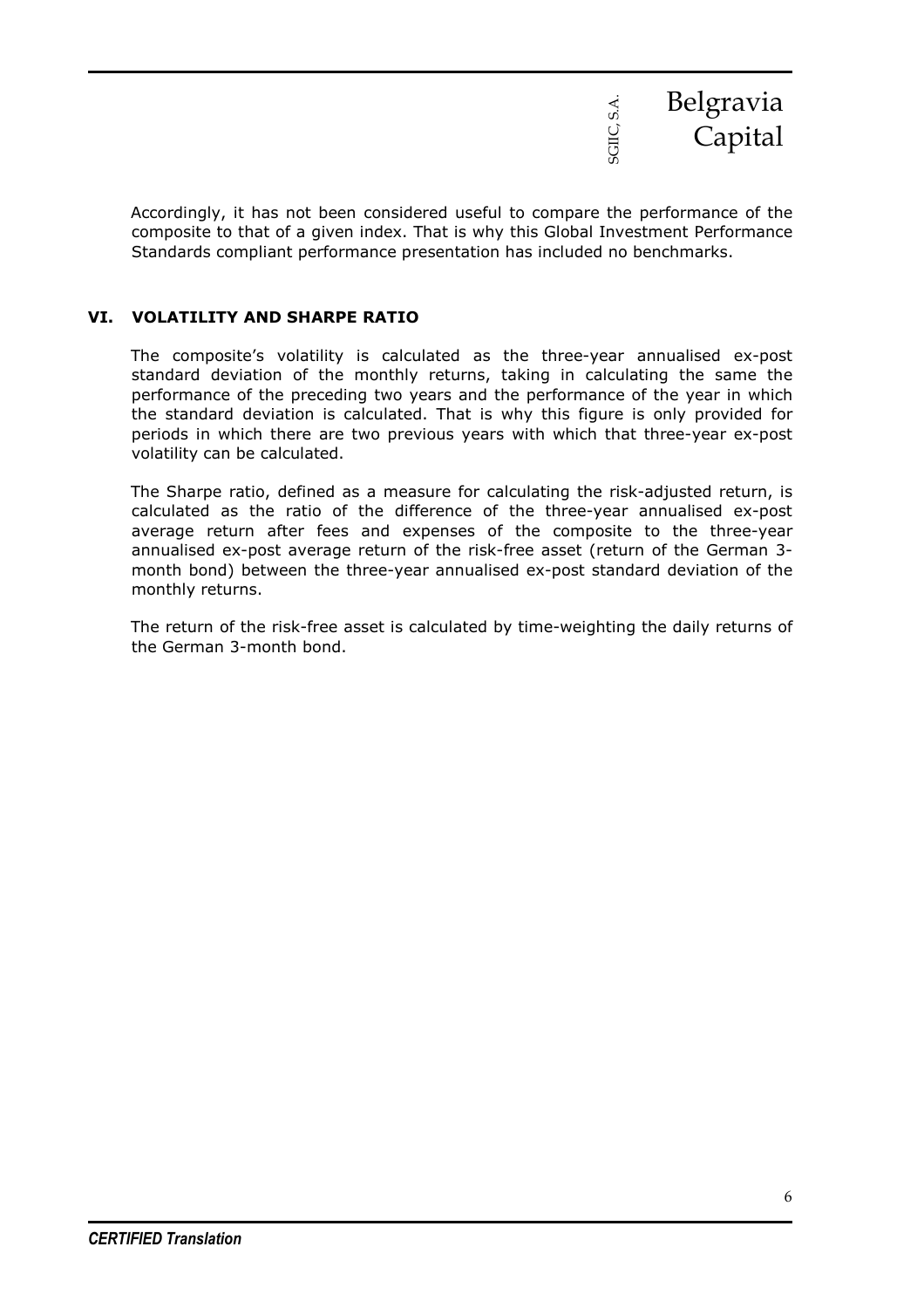# **BELGRAVIA CAPITAL – TOTAL RETURN COMPOSITE (Note II)**

#### **Composite inception date: 1 April 2003**

|      |             |                                                       |             | <b>QUARTERLY RETURN (Note IV)</b> |                                                      |             |             |             |             |  |  |
|------|-------------|-------------------------------------------------------|-------------|-----------------------------------|------------------------------------------------------|-------------|-------------|-------------|-------------|--|--|
|      |             | <b>RETURN BEFORE FEES AND TAX EFFECT</b><br>(Note IV) |             |                                   | <b>RETURN AFTER FEES AND TAX EFFECT</b><br>(Note IV) |             |             |             |             |  |  |
| Year | 1st Quarter | 2nd Quarter                                           | 3rd Quarter | 4th Quarter                       | Year                                                 | 1st Quarter | 2nd Quarter | 3rd Quarter | 4th Quarter |  |  |
| 2003 |             | 12.11%                                                | 5.66%       | 2.90%                             | 2003                                                 |             | 10.85%      | 4.94%       | 2.38%       |  |  |
| 2004 | 1.80%       | 0.21%                                                 | 0.23%       | 6.83%                             | 2004                                                 | 1.40%       | $(0.06\%)$  | $(0.04\%)$  | 5.94%       |  |  |
| 2005 | 2.47%       | 4.77%                                                 | 8.95%       | $(0.39\%)$                        | 2005                                                 | 2.03%       | 4.05%       | 7.83%       | $(0.61\%)$  |  |  |
| 2006 | 7.44%       | $(3.70\%)$                                            | 0.50%       | 5.72%                             | 2006                                                 | 6.48%       | $-3.66%$    | 0.20%       | 4.96%       |  |  |
| 2007 | 6.11%       | 5.86%                                                 | $(3.80\%)$  | $(0.57\%)$                        | 2007                                                 | 5.28%       | 5.05%       | $(3.70\%)$  | $(0.77\%)$  |  |  |
| 2008 | $(4.71\%)$  | $(2.10\%)$                                            | $(2.58\%)$  | $(2.24\%)$                        | 2008                                                 | $(4.94\%)$  | (2.35%)     | $(2.83\%)$  | $(2.50\%)$  |  |  |
| 2009 | $(0.23\%)$  | 4.35%                                                 | 8.14%       | 4.04%                             | 2009                                                 | $(0.50\%)$  | 4.02%       | 7.77%       | 3.55%       |  |  |
| 2010 | 1.76%       | $(0.70\%)$                                            | 7.45%       | 6.00%                             | 2010                                                 | 1.34%       | (0.89%)     | 6.49%       | 5.18%       |  |  |
| 2011 | $(1.61\%)$  | $(2.53\%)$                                            | (11.33%)    | (0.25%)                           | 2011                                                 | $(1.89\%)$  | (2.80%)     | (11.52%)    | $(0.54\%)$  |  |  |
| 2012 | 2.97%       | $(1.38\%)$                                            | 3.37%       | 6.23%                             | 2012                                                 | 2.65%       | (1.66%)     | 3.06%       | 5.89%       |  |  |
| 2013 | 2.02%       | $(0.08\%)$                                            | 10.81%      | 7.89%                             | 2013                                                 | 1.71%       | $(0.35\%)$  | 10.44%      | 6.69%       |  |  |
| 2014 | 7.29%       | 1.34%                                                 | 1.94%       | 4.60%                             | 2014                                                 | 6.37%       | 0.98%       | 1.51%       | 3.91%       |  |  |
| 2015 | 16.13%      | 3.03%                                                 | $(0.93\%)$  | 4.33%                             | 2015                                                 | 14.28%      | 2.49%       | $(1.11\%)$  | 3.68%       |  |  |
| 2016 | $(2.00\%)$  | 1.66%                                                 |             |                                   | 2016                                                 | $(2.29\%)$  | 1.32%       |             |             |  |  |

| Year         | <b>ANNUAL RETURN (Note CUMULATIVE RETURN)</b><br>IV)   |                                 | (Note IV)                        |                                                                               | <b>EQUAL-WEIGHTED</b><br><b>RETURN</b><br>(Note IV) | <b>TARGET RETURN</b><br>(Note II) $(*)$               |                | PORTFOLIO VOLATILITY (%) SHARPE RATIO |             |
|--------------|--------------------------------------------------------|---------------------------------|----------------------------------|-------------------------------------------------------------------------------|-----------------------------------------------------|-------------------------------------------------------|----------------|---------------------------------------|-------------|
|              | <b>Before</b><br><b>Fees and Tax</b><br><b>Effects</b> | <b>After</b><br><b>Fees and</b> | <b>Before</b><br><b>Fees and</b> | <b>After</b><br><b>Fees and</b><br><b>Tax Effects Tax Effects Tax Effects</b> | <b>After Fees and Tax</b><br><b>Effects</b>         | <b>After</b><br><b>Fees and Tax</b><br><b>Effects</b> | (Note II)      | (Note VI)                             | (Note VI)   |
| $2003$ (**)  | 21.89%                                                 | 19.10%                          | 21.89%                           | 19.10%                                                                        | 10.39%                                              | $>0\%$                                                | 2              |                                       |             |
| 2004         | 9.23%                                                  | 7.33%                           | 33.14%                           | 27.83%                                                                        | 6.69%                                               | $>0\%$                                                | 2              |                                       |             |
| 2005         | 16.51%                                                 | 13.79%                          | 55.12%                           | 45.46%                                                                        | 13.76%                                              | $>0\%$                                                | $\overline{2}$ |                                       |             |
| 2006         | 9.94%                                                  | 7.88%                           | 70.54%                           | 56.92%                                                                        | 7.80%                                               | $>0\%$                                                | 2              | 5.72%                                 | 1.24        |
| 2007         | 7.44%                                                  | 5.68%                           | 83.23%                           | 65.83%                                                                        | 5.55%                                               | $>0\%$                                                | 2              | 6.19%                                 | 0.97        |
| 2008         | $(11.16\%)$                                            | $(12.06\%)$                     | 62.78%                           | 45.83%                                                                        | $(12.02\%)$                                         | $>0\%$                                                | 2              | 6.45%                                 | Less than 0 |
| 2009         | 17.14%                                                 | 15.50%                          | 90.68%                           | 68.43%                                                                        | 15.33%                                              | $>0\%$                                                | $\overline{2}$ | 6.94%                                 | 0.02        |
| 2010         | 15.10%                                                 | 12.49%                          | 119.47%                          | 89.47%                                                                        | 12.45%                                              | $>0\%$                                                | 2              | 7.28%                                 | 0.47        |
| 2011         | $(15.18\%)$                                            | $(16.08\%)$                     | 86.16%                           | 59.01%                                                                        | $(12.06\%)$                                         | $>0\%$                                                | 3              | 8.35%                                 | 0.34        |
| 2012         | 11.51%                                                 | 10.16%                          | 107.59%                          | 75.16%                                                                        | 7.99%                                               | $>0\%$                                                | 3              | 7.90%                                 | 0.18        |
| 2013         | 21.88%                                                 | 19.41%                          | 153.00%                          | 109.16%                                                                       | 19.79%                                              | $>0\%$                                                | 3              | 9.43%                                 | 0.38        |
| 2014         | 15.93%                                                 | 13.30%                          | 193.31%                          | 136.98%                                                                       | 13.73%                                              | $>0\%$                                                | 3              | 7.43%                                 | 1.84        |
| 2015         | 23.68%                                                 | 20.08%                          | 262.76%                          | 184.57%                                                                       | 20.48%                                              | $>0\%$                                                | 3              | 8.55%                                 | 1.96        |
| $2016$ (***) | $(0.38\%)$                                             | $(1.00\%)$                      | 261.39%                          | 181.72%                                                                       | $(1.05\%)$                                          | $>0\%$                                                | 3              | 8.38%                                 | 1.92        |

(\*) Target return not guaranteed.

(\*\*) Non-annualised returns for the period 1 April 2003 to 31 December 2003.

(\*\*\*) Non-annualised returns for the period 1 January 2016 to 30 June 2016.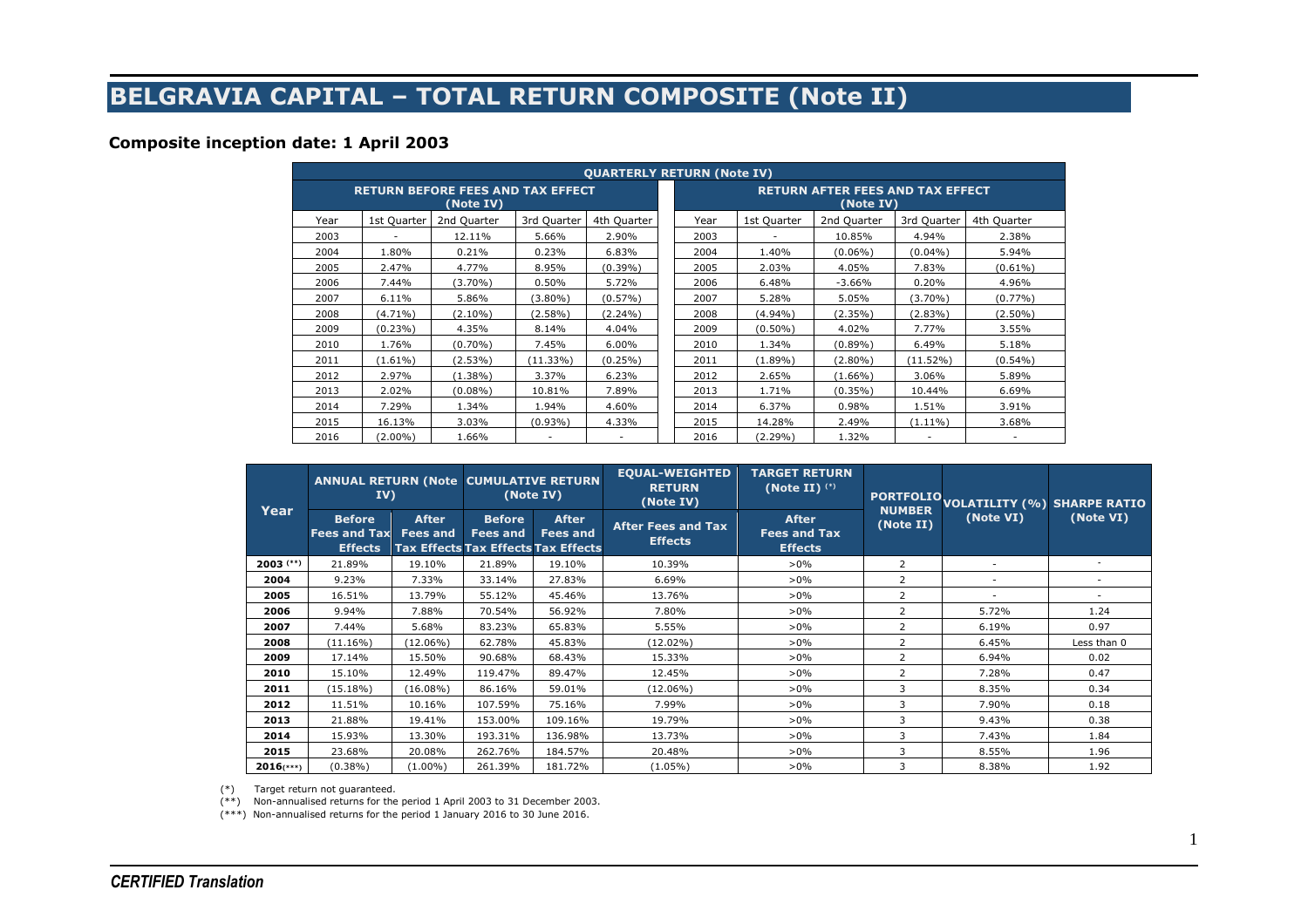### **BELGRAVIA CAPITAL – TOTAL RETURN COMPOSITE (Note II) – Cont.**

| <b>Date</b> | <b>Total Composite</b><br><b>Assets</b><br>(Note III)<br>(KEUR) | <b>Total Assets</b><br>managed by the<br>Firm (Note III)<br>(KEUR) | <b>Percentage on</b><br>total assets<br>managed by the<br>Firm $(% )$ |
|-------------|-----------------------------------------------------------------|--------------------------------------------------------------------|-----------------------------------------------------------------------|
| 31/12/2003  | 26,591                                                          | 33,048                                                             | 80.46%                                                                |
| 31/12/2004  | 39,128                                                          | 44,173                                                             | 88.58%                                                                |
| 31/12/2005  | 82,676                                                          | 88,958                                                             | 92.94%                                                                |
| 31/12/2006  | 128,949                                                         | 145,176                                                            | 88.82%                                                                |
| 31/12/2007  | 137,177                                                         | 150,039                                                            | 91.43%                                                                |
| 31/12/2008  | 75,748                                                          | 81,316                                                             | 93.15%                                                                |
| 31/12/2009  | 82,472                                                          | 88,379                                                             | 93.32%                                                                |
| 31/12/2010  | 147,278                                                         | 155,991                                                            | 94.41%                                                                |
| 31/12/2011  | 97,630                                                          | 105,451                                                            | 92.58%                                                                |
| 31/12/2012  | 76,515                                                          | 83,564                                                             | 91.56%                                                                |
| 31/12/2013  | 93,708                                                          | 101,761                                                            | 92.09%                                                                |
| 31/12/2014  | 129,657                                                         | 137,677                                                            | 94.17%                                                                |
| 31/12/2015  | 287,359                                                         | 302,603                                                            | 94.96%                                                                |
| 30/06/2016  | 359,282                                                         | 387,061                                                            | 92.82%                                                                |

Belgravia Capital, SGIIC, S.A. has prepared and submitted this CFA Institute Global Investment Performance Standards (GIPS®) compliant presentation. -see Notes I to VI-.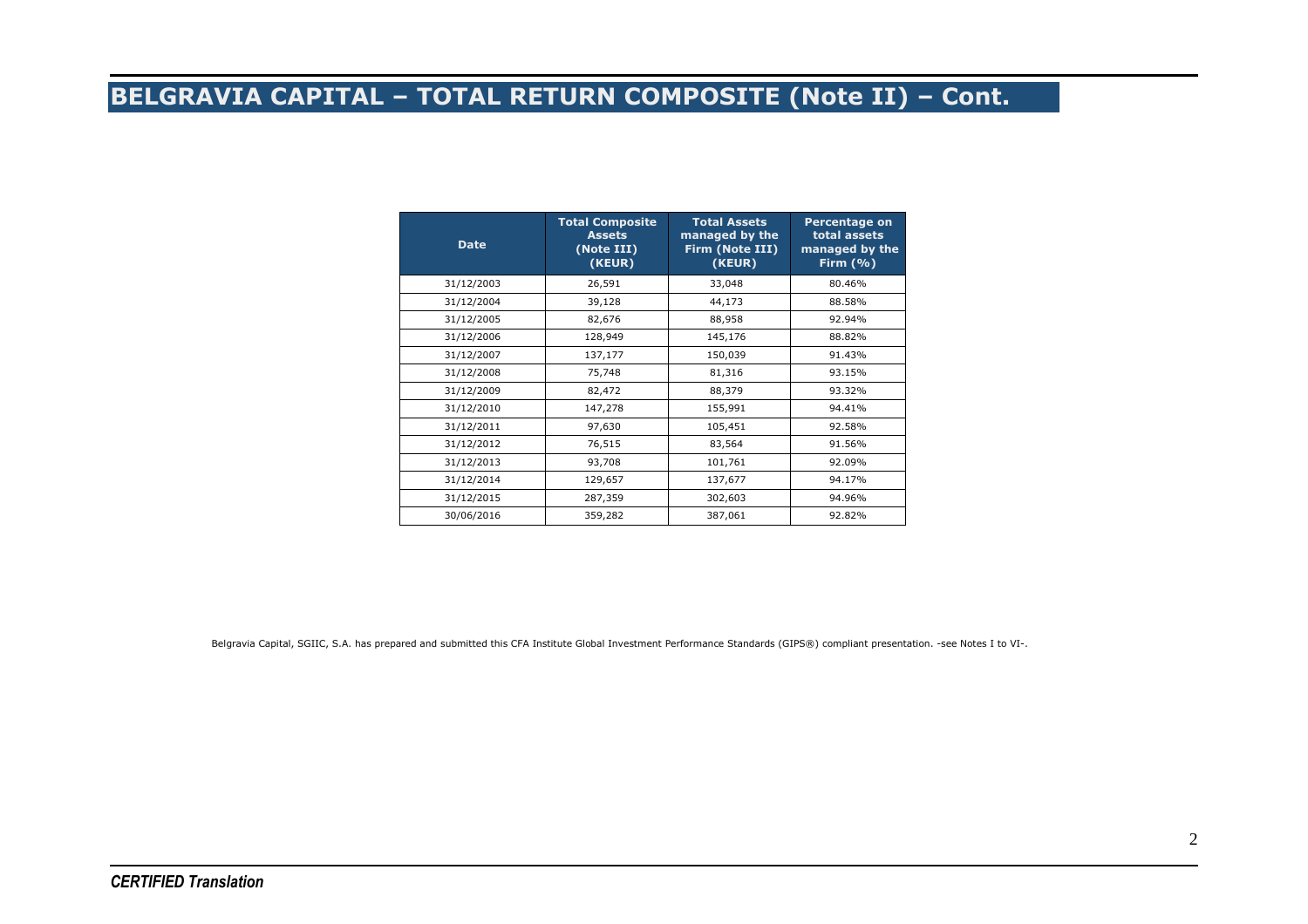# **BELGRAVIA CAPITAL – MARKET NEUTRAL COMPOSITE (Note II)**

#### **Composite inception date: 10 December 2003**

|      |             |                                                       |             | <b>QUARTERLY RETURN (Note IV)</b> |      |                                                      |             |             |             |  |
|------|-------------|-------------------------------------------------------|-------------|-----------------------------------|------|------------------------------------------------------|-------------|-------------|-------------|--|
|      |             | <b>RETURN BEFORE FEES AND TAX EFFECT</b><br>(Note IV) |             |                                   |      | <b>RETURN AFTER FEES AND TAX EFFECT</b><br>(Note IV) |             |             |             |  |
| Year | 1st Quarter | 2nd Quarter                                           | 3rd Quarter | 4th Quarter                       | Year | 1st Quarter                                          | 2nd Quarter | 3rd Quarter | 4th Quarter |  |
| 2003 |             |                                                       |             | 0.05%                             | 2003 |                                                      |             |             | $(0.02\%)$  |  |
| 2004 | 1.84%       | $(0.49\%)$                                            | 0.57%       | 3.75%                             | 2004 | 1.40%                                                | $(0.69\%)$  | 0.27%       | 3.14%       |  |
| 2005 | 2.01%       | 1.96%                                                 | 3.84%       | $(0.73\%)$                        | 2005 | 1.57%                                                | 1.40%       | 3.22%       | $(0.91\%)$  |  |
| 2006 | 4.16%       | $(0.89\%)$                                            | (0.62%)     | 1.42%                             | 2006 | 3.52%                                                | (1.05%)     | $(0.85\%)$  | 1.08%       |  |
| 2007 | 3.58%       | 1.67%                                                 | $(0.54\%)$  | 2.09%                             | 2007 | 3.00%                                                | 1.26%       | $(0.74\%)$  | 1.64%       |  |
| 2008 | $(3.11\%)$  | $(0.02\%)$                                            | $(2.22\%)$  | 0.43%                             | 2008 | $(3.34\%)$                                           | $(0.29\%)$  | (2.46%)     | 0.15%       |  |
| 2009 | 4.32%       | 2.45%                                                 | 2.77%       | 0.95%                             | 2009 | 3.99%                                                | 2.15%       | 1.69%       | 1.09%       |  |
| 2010 | 2.93%       | 0.16%                                                 | 3.56%       | 4.30%                             | 2010 | 2.41%                                                | $(0.10\%)$  | 2.97%       | 3.64%       |  |
| 2011 | $(3.07\%)$  | $(1.42\%)$                                            | $(1.06\%)$  | 0.01%                             | 2011 | $(3.29\%)$                                           | (1.67%)     | $(1.32\%)$  | (0.27%)     |  |
| 2012 | 1.46%       | $(0.14\%)$                                            | $(0.26\%)$  | 3.66%                             | 2012 | 1.18%                                                | $(0.41\%)$  | (0.53%)     | 3.34%       |  |
| 2013 | 1.74%       | 0.81%                                                 | 4.00%       | 3.19%                             | 2013 | 1.39%                                                | 0.53%       | 3.30%       | 2.49%       |  |
| 2014 | 4.63%       | $(1.08\%)$                                            | 0.62%       | 4.43%                             | 2014 | 3.95%                                                | $(1.21\%)$  | 0.32%       | 3.76%       |  |
| 2015 | 7.70%       | 4.91%                                                 | 3.39%       | 1.46%                             | 2015 | 6.72%                                                | 4.20%       | 2.97%       | 1.07%       |  |
| 2016 | $(0.69\%)$  | 1.52%                                                 |             |                                   | 2016 | $(0.96\%)$                                           | 1.24%       |             |             |  |

|              | <b>ANNUAL RETURN (Note IV)</b>                         |                                                       | <b>CUMULATIVE RETURN</b><br>(Note IV)                  |                                                       | <b>EQUAL-WEIGHTED</b><br><b>RETURN</b><br>(Note IV) | <b>TARGET</b><br><b>RETURN</b><br>(Note II) $(*)$     | PORTFOLIO.<br><b>NUMBER</b> | <b>VOLATILITY (%) SHARPE RATIO</b> |                          |
|--------------|--------------------------------------------------------|-------------------------------------------------------|--------------------------------------------------------|-------------------------------------------------------|-----------------------------------------------------|-------------------------------------------------------|-----------------------------|------------------------------------|--------------------------|
| Year         | <b>Before</b><br><b>Fees and Tax</b><br><b>Effects</b> | <b>After</b><br><b>Fees and</b><br><b>Tax Effects</b> | <b>Before</b><br><b>Fees and Tax</b><br><b>Effects</b> | <b>After</b><br><b>Fees and</b><br><b>Tax Effects</b> | <b>After Fees and Tax</b><br><b>Effects</b>         | <b>After</b><br><b>Fees and Tax</b><br><b>Effects</b> | (Note II)                   | (Note VI)                          | (Note VI)                |
| $2003$ (**)  | 0.05%                                                  | $(0.02\%)$                                            | 0.05%                                                  | $(0.02\%)$                                            | $(0.02\%)$                                          | $4\% - 6\%$                                           |                             |                                    |                          |
| 2004         | 5.73%                                                  | 4.15%                                                 | 5.78%                                                  | 4.13%                                                 | 4.15%                                               | $4\% - 6\%$                                           |                             | $\sim$                             | $\overline{\phantom{a}}$ |
| 2005         | 7.21%                                                  | 5.34%                                                 | 13.41%                                                 | 9.69%                                                 | 5.34%                                               | 4% - 6%                                               |                             |                                    |                          |
| 2006         | 4.06%                                                  | 2.65%                                                 | 18.01%                                                 | 12.60%                                                | 2.65%                                               | $4\% - 6\%$                                           |                             | 2.68%                              | 0.64                     |
| 2007         | 6.94%                                                  | 5.23%                                                 | 26.20%                                                 | 18.49%                                                | 5.23%                                               | $4\% - 6\%$                                           |                             | 2.70%                              | 0.54                     |
| 2008         | (4.87%)                                                | $(5.85\%)$                                            | 20.05%                                                 | 11.56%                                                | $(5.85\%)$                                          | $4\% - 6\%$                                           |                             | 3.84%                              | Less than 0              |
| 2009         | 10.88%                                                 | 9.20%                                                 | 33.11%                                                 | 21.82%                                                | 9.20%                                               | $4\% - 6\%$                                           |                             | 4.39%                              | 0.06                     |
| 2010         | 11.36%                                                 | 9.18%                                                 | 48.23%                                                 | 33.01%                                                | 9.18%                                               | $4\% - 6\%$                                           |                             | 4.70%                              | 0.57                     |
| 2011         | $(5.45\%)$                                             | $(6.42\%)$                                            | 40.15%                                                 | 24.47%                                                | $(6.42\%)$                                          | $4\% - 6\%$                                           |                             | 4.09%                              | 0.81                     |
| 2012         | 4.76%                                                  | 3.57%                                                 | 46.82%                                                 | 28.91%                                                | 3.57%                                               | $4\% - 6\%$                                           |                             | 3.87%                              | 0.45                     |
| 2013         | 10.07%                                                 | 7.91%                                                 | 61.61%                                                 | 39.11%                                                | 7.91%                                               | $4\% - 6\%$                                           |                             | 4.29%                              | 0.34                     |
| 2014         | 8.76%                                                  | 6.90%                                                 | 75.76%                                                 | 48.71%                                                | 6.90%                                               | $4\% - 6\%$                                           |                             | 4.34%                              | 1.40                     |
| 2015         | 18.52%                                                 | 15.72%                                                | 108.32%                                                | 72.09%                                                | 15.72%                                              | 4% - 6%                                               |                             | 4.47%                              | 2.22                     |
| $2016$ (***) | 0.81%                                                  | 0.26%                                                 | 110.00%                                                | 72.54%                                                | $(0.37\%)$                                          | $4\% - 6\%$                                           | 2                           | 4.42%                              | 2.13                     |

(\*) Target return not guaranteed.

(\*\*) Non-annualised returns for the period 10 December 2003 to 31 December 2003.

(\*\*\*) Non-annualised returns for the period 1 January 2016 to 30 June 2016.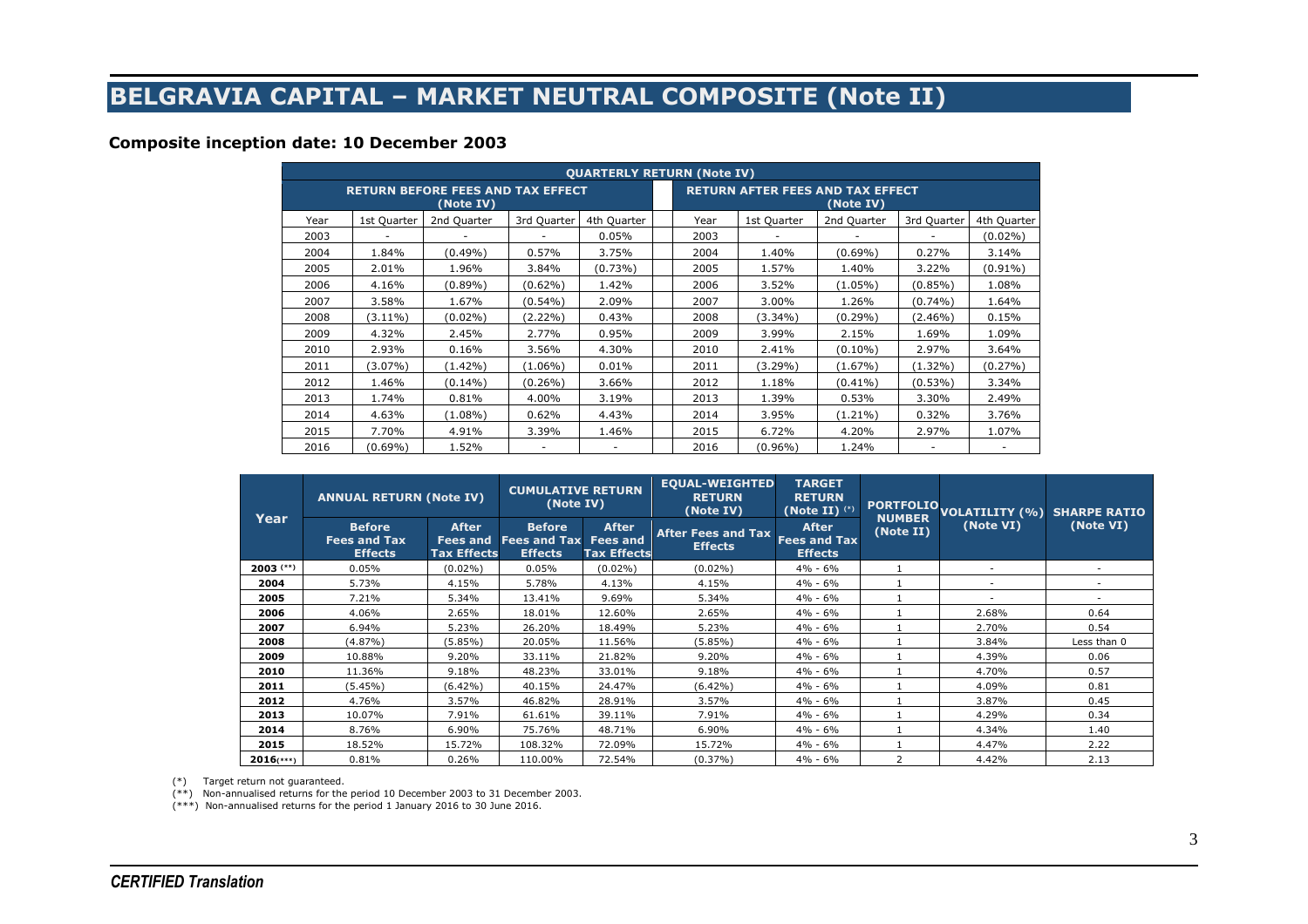### **BELGRAVIA CAPITAL – MARKET NEUTRAL COMPOSITE (Note II) – Cont.**

| <b>Date</b> | <b>Total Composite</b><br><b>Assets</b><br>(Note III)<br>(KEUR) | <b>Total Assets</b><br>managed by the<br>Firm (Note III)<br>(KEUR) | <b>Percentage on</b><br>total assets<br>managed by the<br>Firm $(% )$ |
|-------------|-----------------------------------------------------------------|--------------------------------------------------------------------|-----------------------------------------------------------------------|
| 31/12/2003  | 6,457                                                           | 33,048                                                             | 19.54%                                                                |
| 31/12/2004  | 5,045                                                           | 44,173                                                             | 11.42%                                                                |
| 31/12/2005  | 6,282                                                           | 88,958                                                             | 7.06%                                                                 |
| 31/12/2006  | 16,228                                                          | 145,176                                                            | 11.18%                                                                |
| 31/12/2007  | 12,862                                                          | 150,039                                                            | 8.57%                                                                 |
| 31/12/2008  | 5,568                                                           | 81,316                                                             | 6.85%                                                                 |
| 31/12/2009  | 5,907                                                           | 88,379                                                             | 6.68%                                                                 |
| 31/12/2010  | 8,713                                                           | 155,991                                                            | 5.59%                                                                 |
| 31/12/2011  | 7,821                                                           | 105,451                                                            | 7.42%                                                                 |
| 31/12/2012  | 7,050                                                           | 83,564                                                             | 8.44%                                                                 |
| 31/12/2013  | 8,052                                                           | 101,761                                                            | 7.91%                                                                 |
| 31/12/2014  | 8,020                                                           | 137,677                                                            | 5.83%                                                                 |
| 31/12/2015  | 15,244                                                          | 302,603                                                            | 5.04%                                                                 |
| 30/06/2016  | 27,779                                                          | 387,061                                                            | 7.18%                                                                 |

Belgravia Capital, SGIIC, S.A. has prepared and submitted this CFA Institute Global Investment Performance Standards (GIPS®) compliant presentation. -see Notes I to VI-.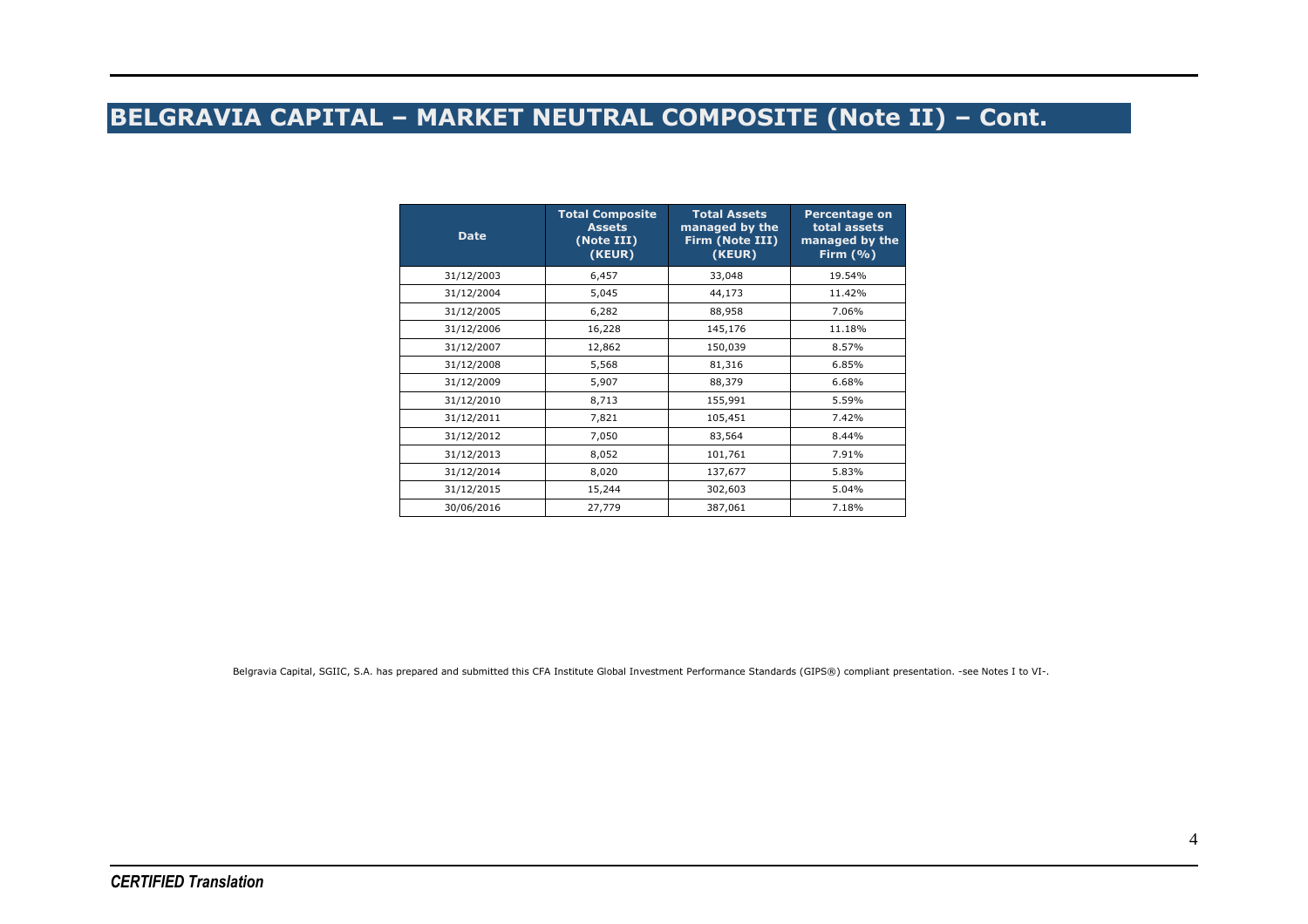# **ANNEX I:**

# **INFORMATION ON THE VEHICLES AND COMPARTMENTS MANAGED BY BELGRAVIA(See Note II to the attached Compliant Presentation)**

Included for information only. They are not individually verified.

*CERTIFIED Translation*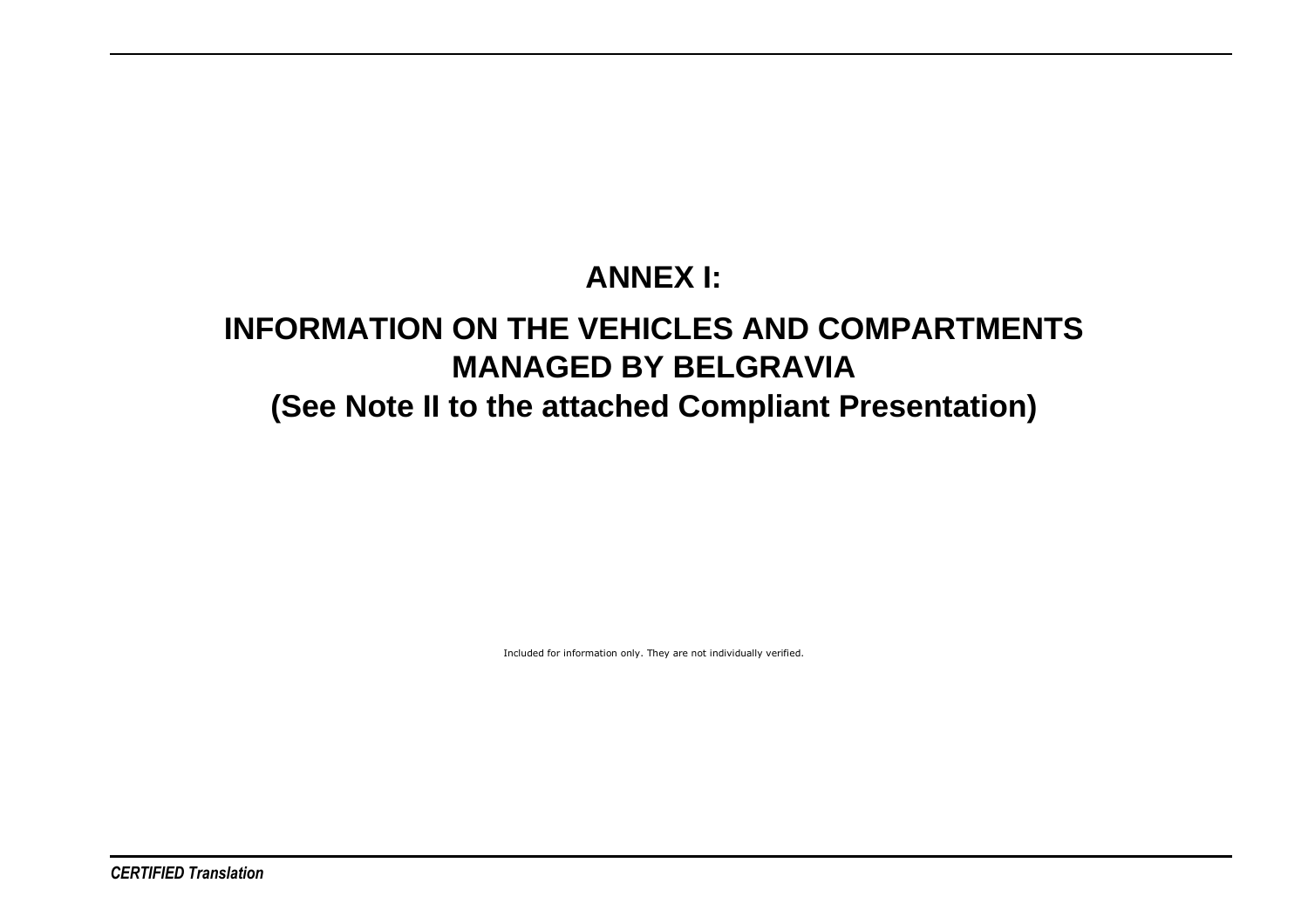# **ANNEX I – Belgravia Beta SICAV, S.A. (TOTAL RETURN COMPOSITE)**

#### **Belgravia Capital management start date: 1 April 2003**

|      |             |             |                                          | <b>QUARTERLY RETURN (Note IV)</b> |      |                                                   |             |             |             |
|------|-------------|-------------|------------------------------------------|-----------------------------------|------|---------------------------------------------------|-------------|-------------|-------------|
|      |             | (Note IV)   | <b>RETURN BEFORE FEES AND TAX EFFECT</b> |                                   |      | <b>RETURN AFTER FEES AND TAX EFFECT (Note IV)</b> |             |             |             |
| Year | 1st Quarter | 2nd Quarter | 3rd Quarter                              | 4th Quarter                       | Year | 1st Quarter                                       | 2nd Quarter | 3rd Quarter | 4th Quarter |
| 2003 |             | 12.49%      | 5.88%                                    | 3.24%                             | 2003 |                                                   | 11.19%      | 5.11%       | 2.68%       |
| 2004 | 1.92%       | 0.10%       | 0.34%                                    | 6.86%                             | 2004 | 1.52%                                             | $(0.16\%)$  | 0.07%       | 5.97%       |
| 2005 | 2.46%       | 4.75%       | 8.95%                                    | $(0.38\%)$                        | 2005 | 2.02%                                             | 4.06%       | 7.83%       | $(0.59\%)$  |
| 2006 | 7.49%       | $(3.74\%)$  | 0.51%                                    | 5.73%                             | 2006 | 6.52%                                             | $(3.65\%)$  | 0.22%       | 4.94%       |
| 2007 | 6.14%       | 5.87%       | $(3.81\%)$                               | $(0.56\%)$                        | 2007 | 5.31%                                             | 5.06%       | $(3.70\%)$  | $(0.76\%)$  |
| 2008 | $(4.74\%)$  | $(2.10\%)$  | $(2.58\%)$                               | $(2.29\%)$                        | 2008 | $(4.95\%)$                                        | $(2.34\%)$  | $(2.82\%)$  | $(2.53\%)$  |
| 2009 | $(0.24\%)$  | 4.37%       | 8.15%                                    | 4.08%                             | 2009 | $(0.50\%)$                                        | 4.04%       | 7.77%       | 3.59%       |
| 2010 | 1.79%       | $(0.76\%)$  | 7.46%                                    | 6.06%                             | 2010 | 1.37%                                             | $(0.93\%)$  | 6.49%       | 5.23%       |
| 2011 | $(1.69\%)$  | (2.57%)     | $(11.39\%)$                              | $(0.25\%)$                        | 2011 | $(1.93\%)$                                        | $(2.80\%)$  | $(11.52\%)$ | $(0.52\%)$  |
| 2012 | 2.96%       | $(1.38\%)$  | 3.41%                                    | 6.09%                             | 2012 | 2.66%                                             | $(1.63\%)$  | 3.09%       | 5.74%       |
| 2013 | 2.00%       | $(0.07\%)$  | 10.72%                                   | 7.90%                             | 2013 | 1.68%                                             | $(0.35\%)$  | 10.45%      | 6.68%       |
| 2014 | 7.24%       | 1.38%       | 1.91%                                    | 4.50%                             | 2014 | 6.32%                                             | 1.02%       | 1.50%       | 3.84%       |
| 2015 | 15.96%      | 3.03%       | $(0.82\%)$                               | 4.18%                             | 2015 | 14.14%                                            | 2.50%       | $(0.95\%)$  | 3.53%       |
| 2016 | $(1.96\%)$  | 1.66%       |                                          |                                   | 2016 | $(2.22\%)$                                        | 1.38%       |             |             |

|      | <b>ANNUAL RETURN (Note IV)</b>                         |                                                       |      | <b>CUMULATIVE RETURN</b><br>(Note IV) |                                                                   |      |                                      |      |                                            |
|------|--------------------------------------------------------|-------------------------------------------------------|------|---------------------------------------|-------------------------------------------------------------------|------|--------------------------------------|------|--------------------------------------------|
| Year | <b>Before</b><br><b>Fees and Tax</b><br><b>Effects</b> | <b>After</b><br><b>Fees and Tax</b><br><b>Effects</b> | Year | <b>Before</b><br><b>Fees and</b>      | <b>After</b><br><b>Fees and</b><br><b>Tax Effects Tax Effects</b> | Year | <b>VOLATILITY</b><br>$(%)$ (Note VI) | Year | <b>SHARPE</b><br><b>RATIO</b><br>(Note VI) |
| 2003 | 22.96%                                                 | 20.01%                                                | 2003 | 22.96%                                | 20.01%                                                            | 2003 |                                      | 2003 |                                            |
| 2004 | 9.39%                                                  | 7.48%                                                 | 2004 | 34.51%                                | 28.99%                                                            | 2004 | ۰                                    | 2004 | -                                          |
| 2005 | 16.49%                                                 | 13.80%                                                | 2005 | 56.69%                                | 46.79%                                                            | 2005 |                                      | 2005 |                                            |
| 2006 | 9.96%                                                  | 7.94%                                                 | 2006 | 72.29%                                | 57.78%                                                            | 2006 | 5.68%                                | 2006 | 1.26                                       |
| 2007 | 7.48%                                                  | 5.74%                                                 | 2007 | 85.18%                                | 66.84%                                                            | 2007 | 6.18%                                | 2007 | 0.98                                       |
| 2008 | $(11.22\%)$                                            | $(12.08\%)$                                           | 2008 | 64.60%                                | 46.69%                                                            | 2008 | 6.46%                                | 2008 | Less than 0                                |
| 2009 | 17.20%                                                 | 15.57%                                                | 2009 | 92.68%                                | 69.52%                                                            | 2009 | 6.95%                                | 2009 | 0.02                                       |
| 2010 | 15.12%                                                 | 12.54%                                                | 2010 | 121.81%                               | 90.78%                                                            | 2010 | 7.30%                                | 2010 | 0.47                                       |
| 2011 | $(15.34\%)$                                            | $(16.11\%)$                                           | 2011 | 87.78%                                | 60.04%                                                            | 2011 | 8.36%                                | 2011 | 0.34                                       |
| 2012 | 11.40%                                                 | 10.08%                                                | 2012 | 109.19%                               | 76.18%                                                            | 2012 | 7.91%                                | 2012 | 0.17                                       |
| 2013 | 21.78%                                                 | 19.39%                                                | 2013 | 154.75%                               | 110.34%                                                           | 2013 | 9.40%                                | 2013 | 0.38                                       |
| 2014 | 15.77%                                                 | 13.20%                                                | 2014 | 194.93%                               | 138.10%                                                           | 2014 | 7.39%                                | 2014 | 1.84                                       |
| 2015 | 23.44%                                                 | 19.97%                                                | 2015 | 264.06%                               | 185.65%                                                           | 2015 | 8.45%                                | 2015 | 1.97                                       |
| 2016 | $(0.33\%)$                                             | $(0.87\%)$                                            | 2016 | 262.86%                               | 183.16%                                                           | 2016 | 8.27%                                | 2016 | 1.94                                       |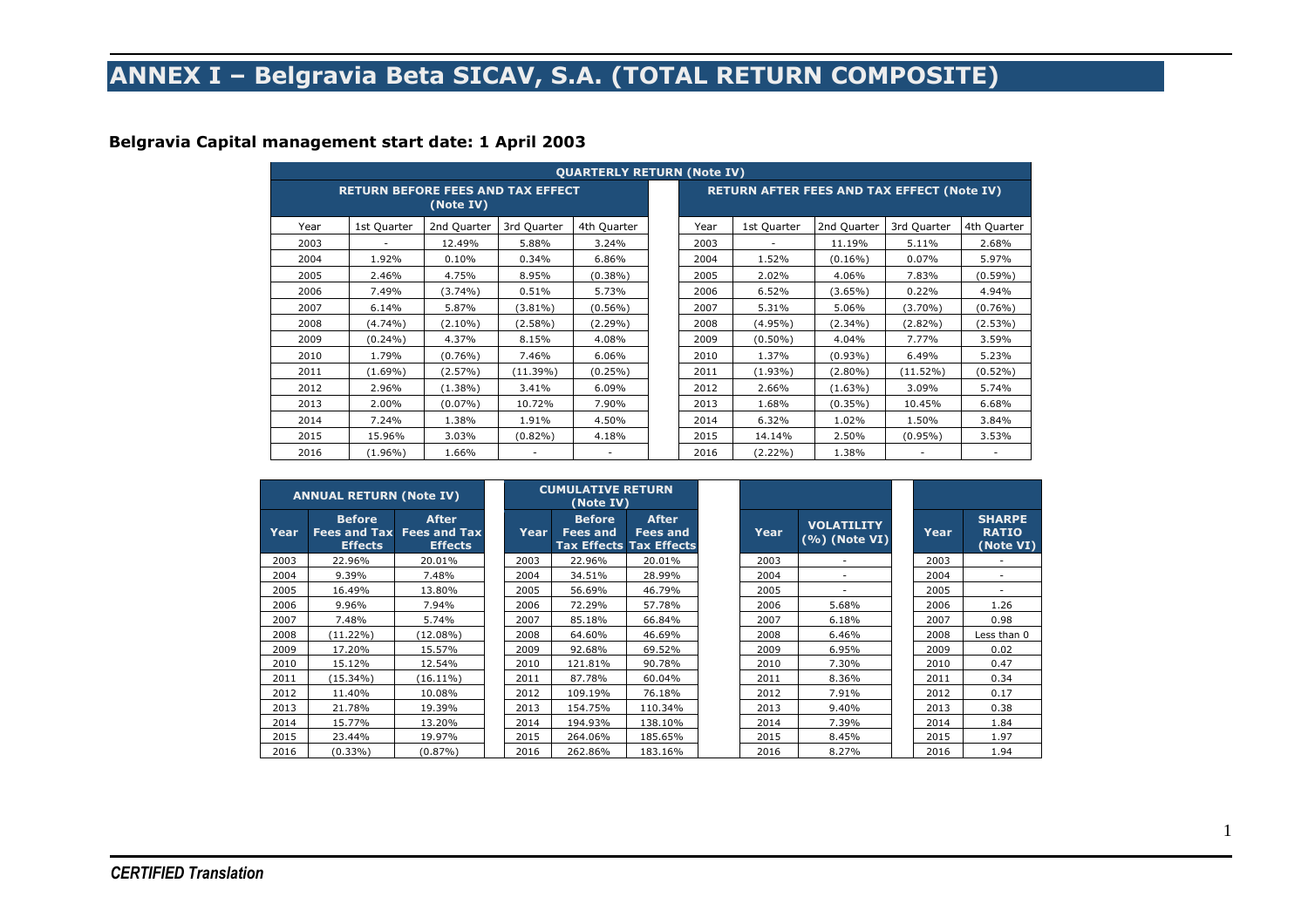# **ANNEX I – Belgravia Epsilon, FI (TOTAL RETURN COMPOSITE)**

#### **Belgravia Capital management start date: 1 April 2003**

|      |                                          |             |             | <b>QUARTERLY RETURN (Note IV)</b> |      |                                                   |             |             |             |
|------|------------------------------------------|-------------|-------------|-----------------------------------|------|---------------------------------------------------|-------------|-------------|-------------|
|      | <b>RETURN BEFORE FEES AND TAX EFFECT</b> | (Note IV)   |             |                                   |      | <b>RETURN AFTER FEES AND TAX EFFECT (Note IV)</b> |             |             |             |
| Year | 1st Quarter                              | 2nd Quarter | 3rd Quarter | 4th Quarter                       | Year | 1st Quarter                                       | 2nd Quarter | 3rd Quarter | 4th Quarter |
| 2003 |                                          | 0.47%       | 0.36%       | 0.80%                             | 2003 |                                                   | 0.18%       | 0.09%       | 0.49%       |
| 2004 | 0.68%                                    | 1.19%       | $(0.82\%)$  | 6.52%                             | 2004 | 0.38%                                             | 0.83%       | $(0.98\%)$  | 5.67%       |
| 2005 | 2.68%                                    | 4.93%       | 8.94%       | $(0.50\%)$                        | 2005 | 2.16%                                             | 4.02%       | 7.84%       | $(0.77\%)$  |
| 2006 | 7.23%                                    | $(3.57\%)$  | 0.48%       | 5.68%                             | 2006 | 6.31%                                             | $(3.74\%)$  | 0.13%       | 5.07%       |
| 2007 | 5.95%                                    | 5.82%       | $(3.71\%)$  | $(0.61\%)$                        | 2007 | 5.12%                                             | 5.01%       | $(3.70\%)$  | $(0.87\%)$  |
| 2008 | $(4.58\%)$                               | $(2.06\%)$  | $(2.58\%)$  | $(1.98\%)$                        | 2008 | $(4.90\%)$                                        | $(2.39\%)$  | $(2.91\%)$  | $(2.31\%)$  |
| 2009 | $(0.15\%)$                               | 4.22%       | 8.12%       | 3.85%                             | 2009 | $(0.48\%)$                                        | 3.87%       | 7.75%       | 3.34%       |
| 2010 | 1.67%                                    | $(0.46\%)$  | 7.43%       | 5.84%                             | 2010 | 1.22%                                             | $(0.73\%)$  | 6.47%       | 5.02%       |
| 2011 | $(1.48\%)$                               | (2.47%)     | $(11.20\%)$ | $(0.23\%)$                        | 2011 | $(1.81\%)$                                        | $(2.80\%)$  | $(11.50\%)$ | $(0.57\%)$  |
| 2012 | 2.99%                                    | $(1.34\%)$  | 3.36%       | 6.24%                             | 2012 | 2.64%                                             | $(1.68\%)$  | 3.01%       | 5.87%       |
| 2013 | 2.05%                                    | 0.05%       | 10.62%      | 7.67%                             | 2013 | 1.71%                                             | $(0.28\%)$  | 10.29%      | 6.43%       |
| 2014 | 7.12%                                    | 1.33%       | 1.98%       | 4.56%                             | 2014 | 6.20%                                             | 0.92%       | 1.52%       | 3.87%       |
| 2015 | 15.78%                                   | 2.98%       | $(0.77\%)$  | 4.26%                             | 2015 | 13.93%                                            | 2.40%       | $(0.96\%)$  | 3.55%       |
| 2016 | $(1.89\%)$                               | 1.68%       |             |                                   | 2016 | $(2.22\%)$                                        | 1.23%       | ٠           |             |

|      | <b>ANNUAL RETURN (Note IV)</b>                         |                                                       |      | <b>CUMULATIVE RETURN</b><br>(Note IV) |                                                            |      |                                       |      |                                            |
|------|--------------------------------------------------------|-------------------------------------------------------|------|---------------------------------------|------------------------------------------------------------|------|---------------------------------------|------|--------------------------------------------|
| Year | <b>Before</b><br><b>Fees and Tax</b><br><b>Effects</b> | <b>After</b><br><b>Fees and Tax</b><br><b>Effects</b> | Year | <b>Before</b><br><b>Fees and</b>      | <b>After</b><br>Fees and<br><b>Tax Effects Tax Effects</b> | Year | <b>VOLATILITY</b><br>$(\%)$ (Note VI) | Year | <b>SHARPE</b><br><b>RATIO</b><br>(Note VI) |
| 2003 | 1.64%                                                  | 0.76%                                                 | 2003 | 1.64%                                 | 0.76%                                                      | 2003 |                                       | 2003 |                                            |
| 2004 | 7.64%                                                  | 5.91%                                                 | 2004 | 9.41%                                 | 6.71%                                                      | 2004 |                                       | 2004 |                                            |
| 2005 | 16.79%                                                 | 13.72%                                                | 2005 | 27.77%                                | 21.36%                                                     | 2005 |                                       | 2005 |                                            |
| 2006 | 9.80%                                                  | 7.66%                                                 | 2006 | 40.30%                                | 30.65%                                                     | 2006 | 6.28%                                 | 2006 | 1.05                                       |
| 2007 | 7.29%                                                  | 5.37%                                                 | 2007 | 50.52%                                | 37.67%                                                     | 2007 | 6.24%                                 | 2007 | 0.93                                       |
| 2008 | $(10.76\%)$                                            | $(11.96\%)$                                           | 2008 | 34.32%                                | 21.20%                                                     | 2008 | 6.42%                                 | 2008 | Less than 0                                |
| 2009 | 16.85%                                                 | 15.10%                                                | 2009 | 56.96%                                | 39.51%                                                     | 2009 | 6.88%                                 | 2009 | Less than 0                                |
| 2010 | 15.06%                                                 | 12.35%                                                | 2010 | 80.59%                                | 56.74%                                                     | 2010 | 7.21%                                 | 2010 | 0.45                                       |
| 2011 | $(14.86\%)$                                            | $(16.01\%)$                                           | 2011 | 53.75%                                | 31.65%                                                     | 2011 | 8.32%                                 | 2011 | 0.32                                       |
| 2012 | 11.56%                                                 | 10.07%                                                | 2012 | 71.53%                                | 44.90%                                                     | 2012 | 7.89%                                 | 2012 | 0.17                                       |
| 2013 | 21.62%                                                 | 19.05%                                                | 2013 | 108.61%                               | 72.51%                                                     | 2013 | 9.36%                                 | 2013 | 0.37                                       |
| 2014 | 15.75%                                                 | 13.02%                                                | 2014 | 141.47%                               | 94.97%                                                     | 2014 | 7.33%                                 | 2014 | 1.84                                       |
| 2015 | 23.35%                                                 | 19.65%                                                | 2015 | 197.85%                               | 133.28%                                                    | 2015 | 8.39%                                 | 2015 | 1.96                                       |
| 2016 | $(0.24\%)$                                             | $(1.02\%)$                                            | 2016 | 197.14%                               | 130.90%                                                    | 2016 | 8.21%                                 | 2016 | 1.91                                       |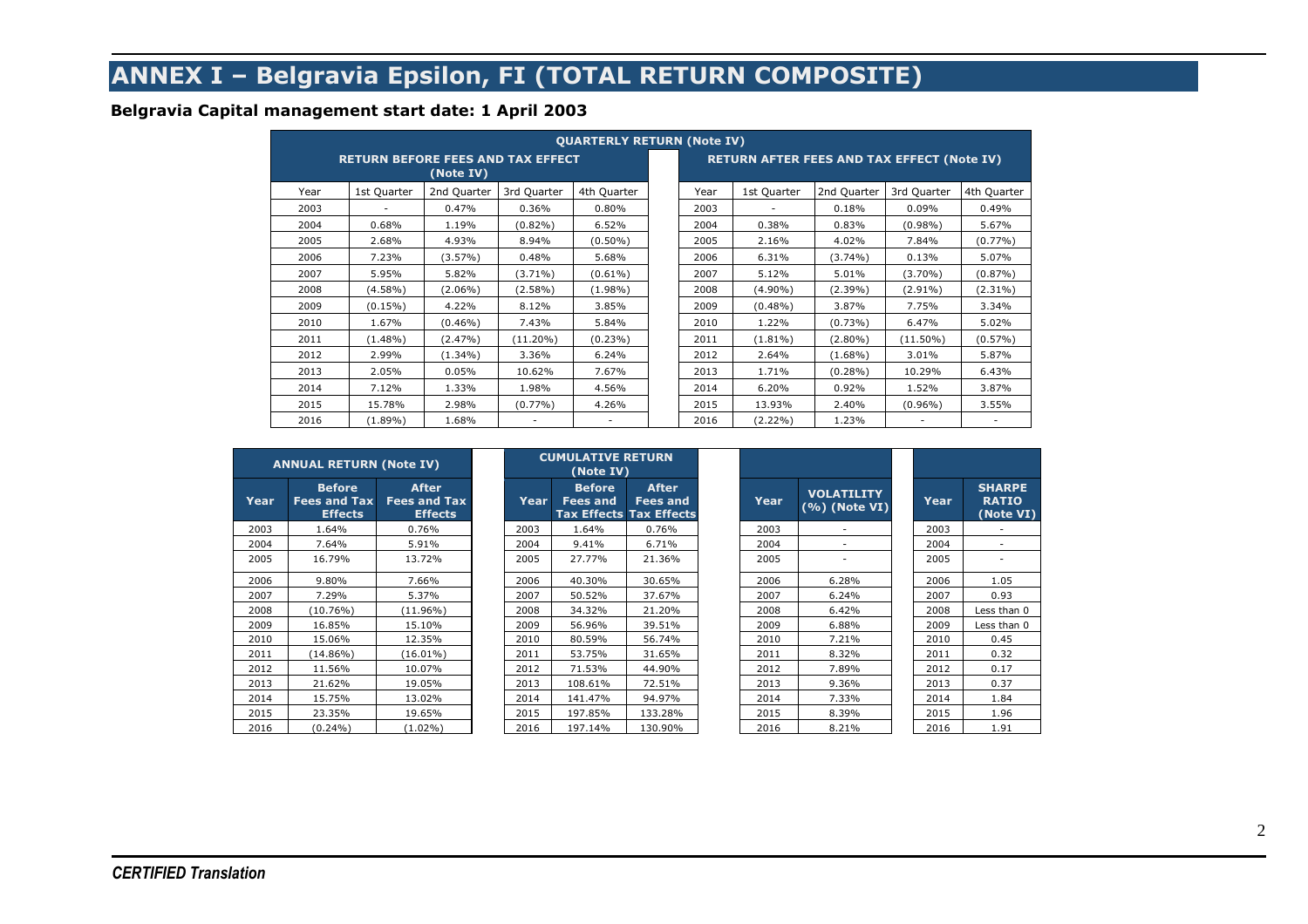# **ANNEX I – Auriga Investors-Belgravia Lynx (TOTAL RETURN COMPOSITE)**

#### **Belgravia Capital management start date: 13 October 2011**

| <b>QUARTERLY RETURN (Note IV)</b>                     |             |             |             |             |  |      |                                                   |             |                          |             |  |  |  |
|-------------------------------------------------------|-------------|-------------|-------------|-------------|--|------|---------------------------------------------------|-------------|--------------------------|-------------|--|--|--|
| <b>RETURN BEFORE FEES AND TAX EFFECT</b><br>(Note IV) |             |             |             |             |  |      | <b>RETURN AFTER FEES AND TAX EFFECT (Note IV)</b> |             |                          |             |  |  |  |
| Year                                                  | 1st Quarter | 2nd Quarter | 3rd Quarter | 4th Quarter |  | Year | 1st Quarter                                       | 2nd Quarter | 3rd Quarter              | 4th Quarter |  |  |  |
| 2012                                                  |             | $(0.79\%)$  | 3.12%       | 7.23%       |  | 2012 |                                                   | $(1.04\%)$  | 2.91%                    | 7.00%       |  |  |  |
| 2013                                                  | 2.13%       | $(0.59\%)$  | 12.35%      | 8.44%       |  | 2013 | 1.87%                                             | $(0.66\%)$  | 11.05%                   | 7.60%       |  |  |  |
| 2014                                                  | 8.35%       | 1.04%       | 2.02%       | 5.35%       |  | 2014 | 7.45%                                             | 0.87%       | 1.50%                    | 4.51%       |  |  |  |
| 2015                                                  | 18.01%      | 3.27%       | $(1.64\%)$  | 4.80%       |  | 2015 | 15.98%                                            | 2.75%       | $(1.94\%)$               | 4.25%       |  |  |  |
| 2016                                                  | $(2.32\%)$  | 1.64%       | ٠           |             |  | 2016 | $(2.58\%)$                                        | 1.37%       | $\overline{\phantom{a}}$ |             |  |  |  |

| <b>ANNUAL RETURN (Note IV)</b> |                                                        |                                                       | <b>CUMULATIVE RETURN</b><br>(Note IV) |                                  |                                                                   |      |                                       |       |                                            |
|--------------------------------|--------------------------------------------------------|-------------------------------------------------------|---------------------------------------|----------------------------------|-------------------------------------------------------------------|------|---------------------------------------|-------|--------------------------------------------|
| Year                           | <b>Before</b><br><b>Fees and Tax</b><br><b>Effects</b> | <b>After</b><br><b>Fees and Tax</b><br><b>Effects</b> | Year                                  | <b>Before</b><br><b>Fees and</b> | <b>After</b><br><b>Fees and</b><br><b>Tax Effects Tax Effects</b> | Year | <b>VOLATILITY</b><br>$(\%)$ (Note VI) | Year. | <b>SHARPE</b><br><b>RATIO</b><br>(Note VI) |
| 2012                           | 9.70%                                                  | 8.96%                                                 | 2012                                  | 9.70%                            | 8.96%                                                             | 2012 | $\overline{\phantom{a}}$              | 2012  |                                            |
| 2013                           | 23.69%                                                 | 20.92%                                                | 2013                                  | 35.69%                           | 31.75%                                                            | 2013 |                                       | 2013  |                                            |
| 2014                           | 17.65%                                                 | 14.97%                                                | 2014                                  | 59.64%                           | 51.48%                                                            | 2014 |                                       | 2014  |                                            |
| 2015                           | 25.62%                                                 | 21.83%                                                | 2015                                  | 100.54%                          | 84.55%                                                            | 2015 | 9.59%                                 | 2015  | 1.91                                       |
| 2016                           | $(0.73\%)$                                             | $(1.25\%)$                                            | 2016                                  | 99.07%                           | 82.24%                                                            | 2016 | 9.43%                                 | 2016  | 1.86                                       |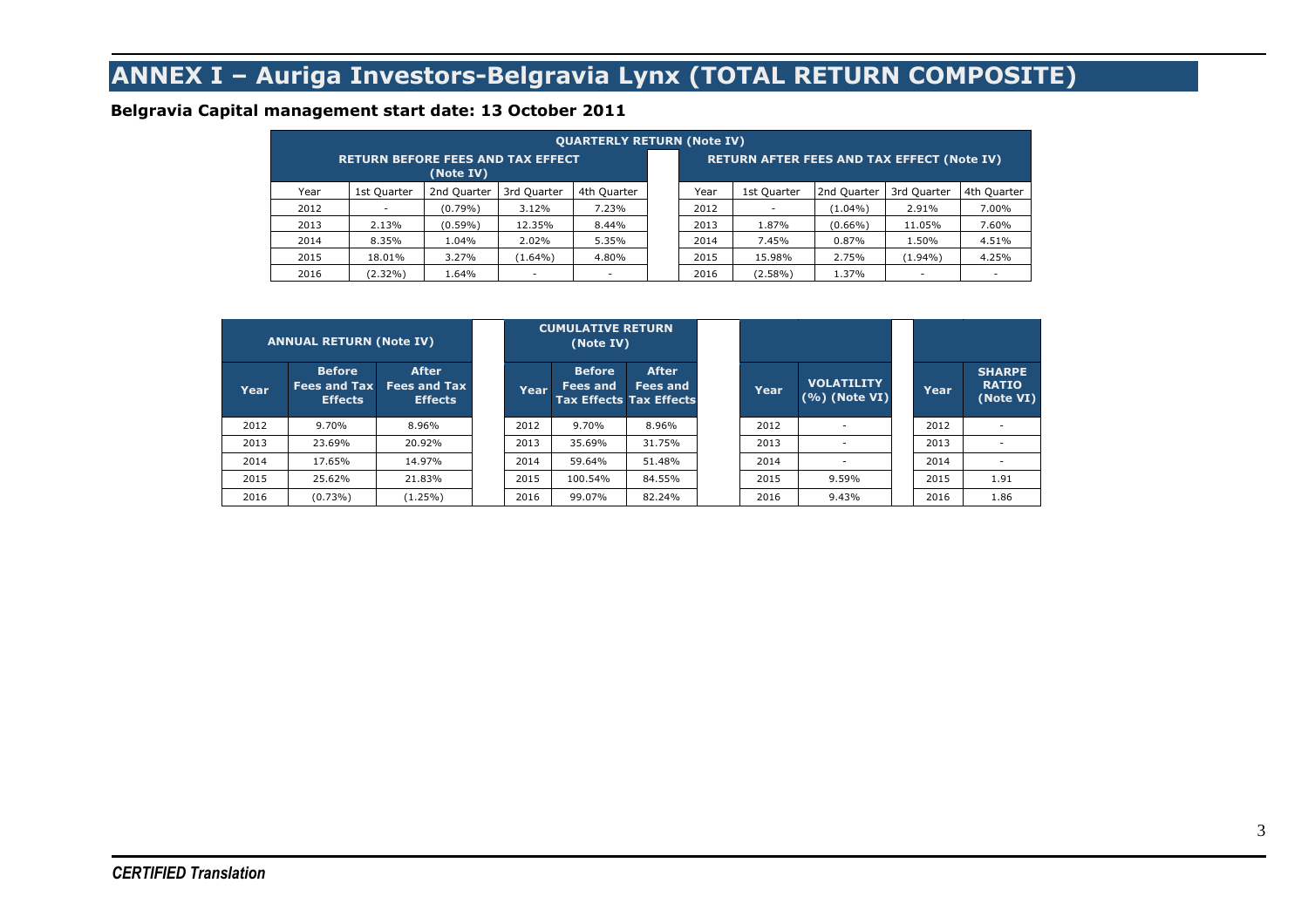# **ANNEX I – Belgravia Delta SICAV, S.A. (MARKET NEUTRAL COMPOSITE)**

#### **Belgravia Capital management start date: 10 December 2003**

| <b>QUARTERLY RETURN (Note IV)</b>                     |             |             |             |             |  |      |                                                   |             |                          |             |  |  |  |
|-------------------------------------------------------|-------------|-------------|-------------|-------------|--|------|---------------------------------------------------|-------------|--------------------------|-------------|--|--|--|
| <b>RETURN BEFORE FEES AND TAX EFFECT</b><br>(Note IV) |             |             |             |             |  |      | <b>RETURN AFTER FEES AND TAX EFFECT (Note IV)</b> |             |                          |             |  |  |  |
| Year                                                  | 1st Quarter | 2nd Quarter | 3rd Quarter | 4th Quarter |  | Year | 1st Quarter                                       | 2nd Quarter | 3rd Quarter              | 4th Quarter |  |  |  |
| 2003                                                  |             |             |             | 0.05%       |  | 2003 |                                                   |             | $\overline{\phantom{a}}$ | $(0.02\%)$  |  |  |  |
| 2004                                                  | 1.84%       | $(0.49\%)$  | 0.57%       | 3.75%       |  | 2004 | 1.40%                                             | $(0.69\%)$  | 0.27%                    | 3.14%       |  |  |  |
| 2005                                                  | 2.01%       | 1.96%       | 3.84%       | $(0.73\%)$  |  | 2005 | 1.57%                                             | 1.40%       | 3.22%                    | $(0.91\%)$  |  |  |  |
| 2006                                                  | 4.16%       | $(0.89\%)$  | $(0.62\%)$  | 1.42%       |  | 2006 | 3.52%                                             | $(1.05\%)$  | $(0.85\%)$               | 1.08%       |  |  |  |
| 2007                                                  | 3.58%       | 1.67%       | $(0.54\%)$  | 2.09%       |  | 2007 | 3.00%                                             | 1.26%       | $(0.74\%)$               | 1.64%       |  |  |  |
| 2008                                                  | $(3.11\%)$  | $(0.02\%)$  | $(2.22\%)$  | 0.43%       |  | 2008 | $(3.34\%)$                                        | $(0.29\%)$  | $(2.46\%)$               | 0.15%       |  |  |  |
| 2009                                                  | 4.32%       | 2.45%       | 2.77%       | 0.95%       |  | 2009 | 3.99%                                             | 2.15%       | 1.69%                    | 1.09%       |  |  |  |
| 2010                                                  | 2.93%       | 0.16%       | 3.56%       | 4.30%       |  | 2010 | 2.41%                                             | $(0.10\%)$  | 2.97%                    | 3.64%       |  |  |  |
| 2011                                                  | $(3.07\%)$  | $(1.42\%)$  | $(1.06\%)$  | 0.01%       |  | 2011 | $(3.29\%)$                                        | $(1.67\%)$  | $(1.32\%)$               | $(0.27\%)$  |  |  |  |
| 2012                                                  | 1.46%       | $(0.14\%)$  | $(0.26\%)$  | 3.66%       |  | 2012 | 1.18%                                             | $(0.41\%)$  | $(0.53\%)$               | 3.34%       |  |  |  |
| 2013                                                  | 1.74%       | 0.81%       | 4.00%       | 3.19%       |  | 2013 | 1.39%                                             | 0.53%       | 3.30%                    | 2.49%       |  |  |  |
| 2014                                                  | 4.63%       | $(1.08\%)$  | 0.62%       | 4.43%       |  | 2014 | 3.95%                                             | $(1.21\%)$  | 0.32%                    | 3.76%       |  |  |  |
| 2015                                                  | 7.70%       | 4.91%       | 3.39%       | 1.46%       |  | 2015 | 6.72%                                             | 4.20%       | 2.97%                    | 1.07%       |  |  |  |
| 2016                                                  | $(0.68\%)$  | 1.52%       |             |             |  | 2016 | $(0.95\%)$                                        | 1.24%       | $\overline{\phantom{a}}$ |             |  |  |  |

| <b>ANNUAL RETURN (Note IV)</b> |                                                        |                                                       | <b>CUMULATIVE RETURN</b><br>(Note IV) |      |                                  |                                                            |      |                                      |      |                                            |
|--------------------------------|--------------------------------------------------------|-------------------------------------------------------|---------------------------------------|------|----------------------------------|------------------------------------------------------------|------|--------------------------------------|------|--------------------------------------------|
| Year                           | <b>Before</b><br><b>Fees and Tax</b><br><b>Effects</b> | <b>After</b><br><b>Fees and Tax</b><br><b>Effects</b> |                                       | Year | <b>Before</b><br><b>Fees and</b> | <b>After</b><br>Fees and<br><b>Tax Effects Tax Effects</b> | Year | <b>VOLATILITY</b><br>$(%)$ (Note VI) | Year | <b>SHARPE</b><br><b>RATIO</b><br>(Note VI) |
| 2003                           | 0.05%                                                  | $(0.02\%)$                                            |                                       | 2003 | 0.05%                            | $(0.02\%)$                                                 | 2003 | $\overline{\phantom{a}}$             | 2003 | -                                          |
| 2004                           | 5.73%                                                  | 4.15%                                                 |                                       | 2004 | 5.78%                            | 4.13%                                                      | 2004 |                                      | 2004 | ۰                                          |
| 2005                           | 7.21%                                                  | 5.34%                                                 |                                       | 2005 | 13.41%                           | 9.69%                                                      | 2005 |                                      | 2005 |                                            |
| 2006                           | 4.06%                                                  | 2.65%                                                 |                                       | 2006 | 18.01%                           | 12.60%                                                     | 2006 | 2.68%                                | 2006 | 0.64                                       |
| 2007                           | 6.94%                                                  | 5.23%                                                 |                                       | 2007 | 26.20%                           | 18.49%                                                     | 2007 | 2.70%                                | 2007 | 0.54                                       |
| 2008                           | $(4.87\%)$                                             | (5.85%)                                               |                                       | 2008 | 20.05%                           | 11.56%                                                     | 2008 | 3.84%                                | 2008 | Less than 0                                |
| 2009                           | 10.88%                                                 | 9.20%                                                 |                                       | 2009 | 33.12%                           | 21.82%                                                     | 2009 | 4.39%                                | 2009 | 0.06                                       |
| 2010                           | 11.36%                                                 | 9.18%                                                 |                                       | 2010 | 48.24%                           | 33.01%                                                     | 2010 | 4.70%                                | 2010 | 0.57                                       |
| 2011                           | $(5.45\%)$                                             | $(6.42\%)$                                            |                                       | 2011 | 40.16%                           | 24.47%                                                     | 2011 | 4.09%                                | 2011 | 0.81                                       |
| 2012                           | 4.76%                                                  | 3.57%                                                 |                                       | 2012 | 46.83%                           | 28.91%                                                     | 2012 | 3.87%                                | 2012 | 0.45                                       |
| 2013                           | 10.07%                                                 | 7.91%                                                 |                                       | 2013 | 61.62%                           | 39.11%                                                     | 2013 | 4.29%                                | 2013 | 0.34                                       |
| 2014                           | 8.76%                                                  | 6.90%                                                 |                                       | 2014 | 75.78%                           | 48.71%                                                     | 2014 | 4.34%                                | 2014 | 1.40                                       |
| 2015                           | 18.52%                                                 | 15.72%                                                |                                       | 2015 | 108.33%                          | 72.09%                                                     | 2015 | 4.47%                                | 2015 | 2.22                                       |
| 2016                           | 0.83%                                                  | 0.27%                                                 |                                       | 2016 | 110.06%                          | 72.55%                                                     | 2016 | 4.42%                                | 2016 | 2.14                                       |